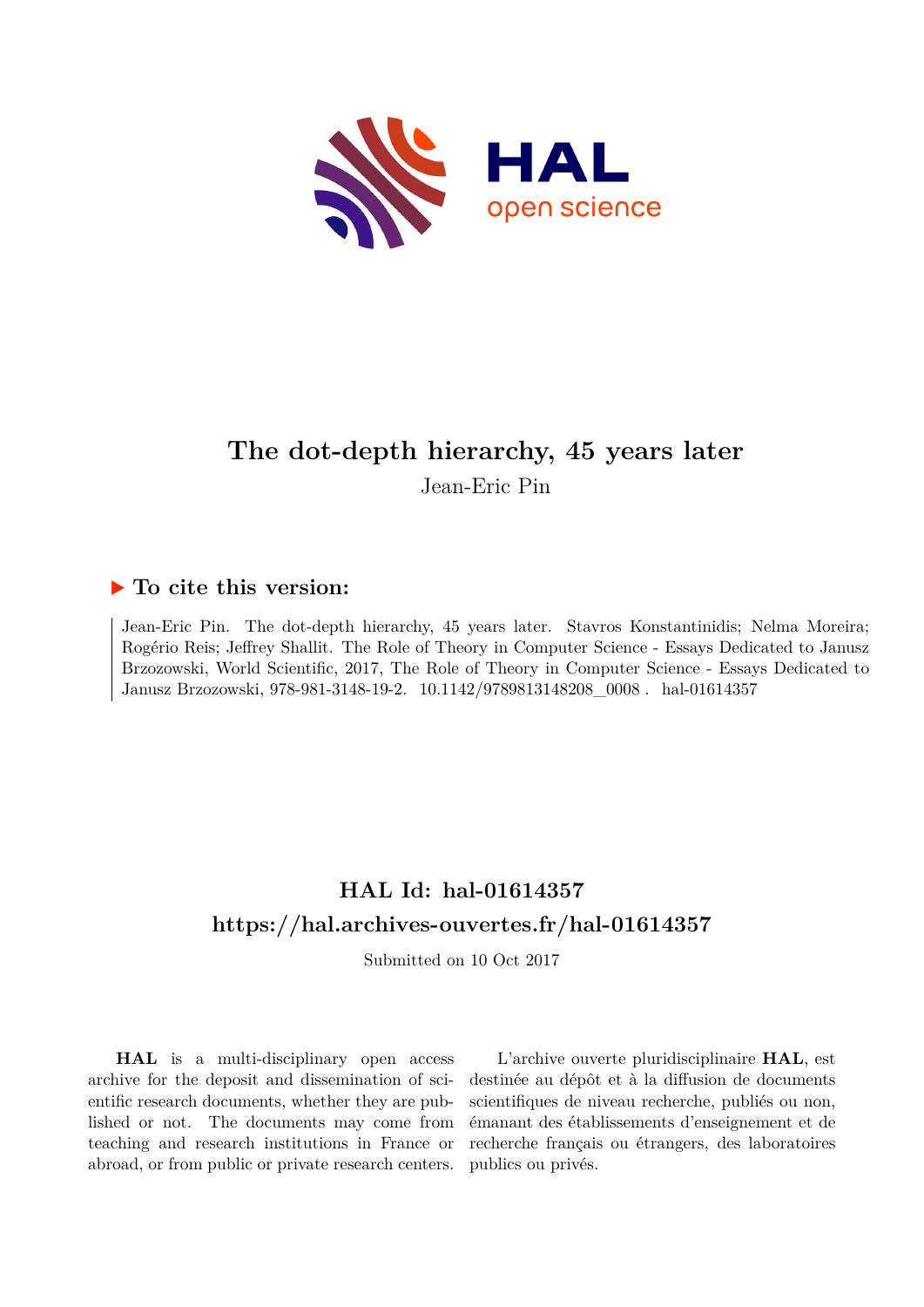## The dot-depth hierarchy, 45 years later

Dedicated to Janusz A. Brzozowski for his 80th birthday

Jean-Éric Pin  $*$ IRIF, CNRS and Université Paris-Diderot, Case 7014, 75205 Paris Cedex 13, France. <Jean-Eric.Pin@irif.fr>

October 2016

#### Abstract

In 1970, R. S. Cohen and Janusz A. Brzozowski introduced a hierarchy of star-free languages called the dot-depth hierarchy. This hierarchy and its generalisations, together with the problems attached to them, had a long-lasting influence on the development of automata theory. This survey article reports on the numerous results and conjectures attached to this hierarchy.

This paper is a follow-up of the survey article *Open problems about regular languages, 35 years later* [57]. The *dot-depth hierarchy*, also known as *Brzozowski hierarchy*, is a hierarchy of star-free languages first introduced by Cohen and Brzozowski [25] in 1971. It immediately gave rise to many interesting questions and an account of the early results can be found in Brzozowski's survey [20] from 1976.

### 1 Terminology, notation and background

Most of the terminology used in this paper was introduced in [57]. We just complete these definitions by giving the ordered versions of the notions of syntactic monoid and variety of finite monoids.

#### 1.1 Syntactic order and positive varieties

An *ordered monoid* is a monoid equipped with an order  $\leq$  compatible with the multiplication:  $x \leq y$  implies  $zx \leq zy$  and  $xz \leq yz$ .

The *syntactic preorder*<sup>1</sup> of a language L of  $A^*$  is the relation  $\leq_L$  defined on  $A^*$  by  $u \leq L v$  if and only if, for every  $x, y \in A^*$ ,

$$
xuy \in L \Rightarrow xvy \in L.
$$

<sup>∗</sup>The author was funded from the European Research Council (ERC) under the European Union's Horizon 2020 research and innovation programme (grant agreement No 670624).

<sup>&</sup>lt;sup>1</sup>Unfortunately, the author used the opposite order in earlier papers (from 1995 to 2011).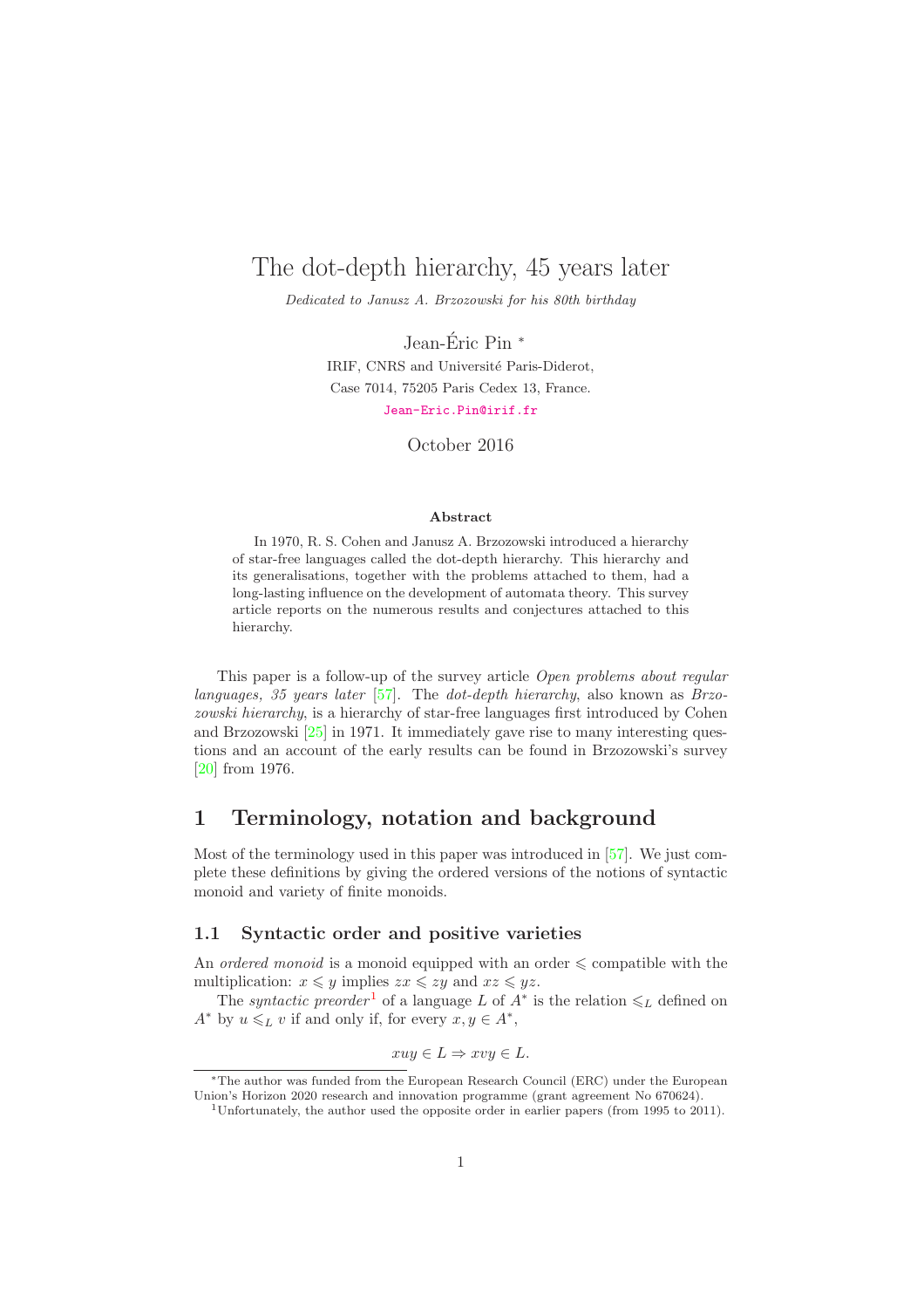The *syntactic congruence* of L is the associated equivalence relation  $\sim_L$ , defined by  $u \sim_L v$  if and only if  $u \leq_L v$  and  $v \leq_L u$ .

The *syntactic monoid* of L is the quotient  $M(L)$  of  $A^*$  by  $\sim_L$  and the natural morphism  $\eta: A^* \to A^*/\sim_L$  is called the *syntactic morphism* of L. The syntactic preorder  $\leq_L$  induces an order on the quotient monoid  $M(L)$ . The resulting ordered monoid is called the *syntactic ordered monoid* of L.

For instance, the syntactic monoid of the language  $\{a, aba\}$  is the monoid  $M = \{1, a, b, ab, ba, aba, 0\}$  presented by the relations  $a^2 = b^2 = bab = 0$ . Its syntactic order is given by the relations  $0 < ab < 1$ ,  $0 < ba < 1$ ,  $0 < aba < a$ ,  $0 < b$ .

The syntactic ordered monoid of a language was first introduced by Schützenberger [86] in 1956, but thereafter, he apparently only used the syntactic monoid.

A *positive variety of languages* is a class of languages closed under finite unions, finite intersections, left and right quotients and inverses of morphisms. A *variety of languages* is a positive variety closed under complementation.

Similarly, a *variety of finite ordered monoids* is a class of finite ordered monoids closed under taking ordered submonoids, quotients and finite products. Varieties of finite (ordered) *semigroups* are defined analogously. If V is a variety of ordered monoids, let  $\mathbf{V}^d$  denote the dual variety, consisting of all ordered monoids  $(M, \leqslant)$  such that  $(M, \geqslant) \in V$ . We refer the reader to the books  $[2, 28, 62]$  for more details.

Eilenberg's variety theorem [28] admits the following ordered version [63]. Let V be a variety of finite ordered monoids. For each alphabet A, let  $\mathcal{V}(A)$  be the set of all languages of  $A^*$  whose syntactic ordered monoid is in V. Then  $\mathcal V$ is a positive variety of languages. Furthermore, the correspondence  $V \to V$  is a bijection between varieties of finite ordered monoids and positive varieties of languages.

By Reiterman's theorem [83], varieties of finite monoids can be defined by a set of profinite identities of the form  $u = v$ , where u and v are profinite words. Similarly, varieties of finite ordered monoids can be defined by a set of profinite identities of the form  $u \leq v$  (see [73]).

#### 1.2  $li$ -varieties versus  $+$ -varieties

Let us first recall that a monoid morphism  $\varphi : A^* \to B^*$  is *length-increasing* if for all  $u \in A^*$ ,  $|\varphi(u)| \geq |u|$  or equivalently, if  $\varphi(A) \subseteq B^+$ . A class of languages closed under finite unions, finite intersections, left and right quotients and inverses of length-increasing morphisms is a *positive* li*-variety of languages*. A positive li-variety of languages closed under complementation is a li*-variety of languages*.

In fact, *li*-varieties are almost the same thing as  $+$ -varieties, a notion due to Eilenberg [28]. A +*-class of languages* C associates with each finite alphabet A a set  $\mathcal{C}(A)$  of regular languages of  $A^+$ , that is, not containing the empty word. A *positive* +*-variety of languages* is a +-class of languages closed under finite unions, finite intersections, left and right quotients and inverses of semigroup morphisms. A +*-variety of languages* is a positive +-variety closed under complementation.

The precise correspondence between  $li$ -varieties and  $+$ -varieties is discussed in [105] and [69], pp. 260–261), but we will only need the following result. Let us say that a (positive) *li*-variety of languages  $V$  is *well suited* if, for each alphabet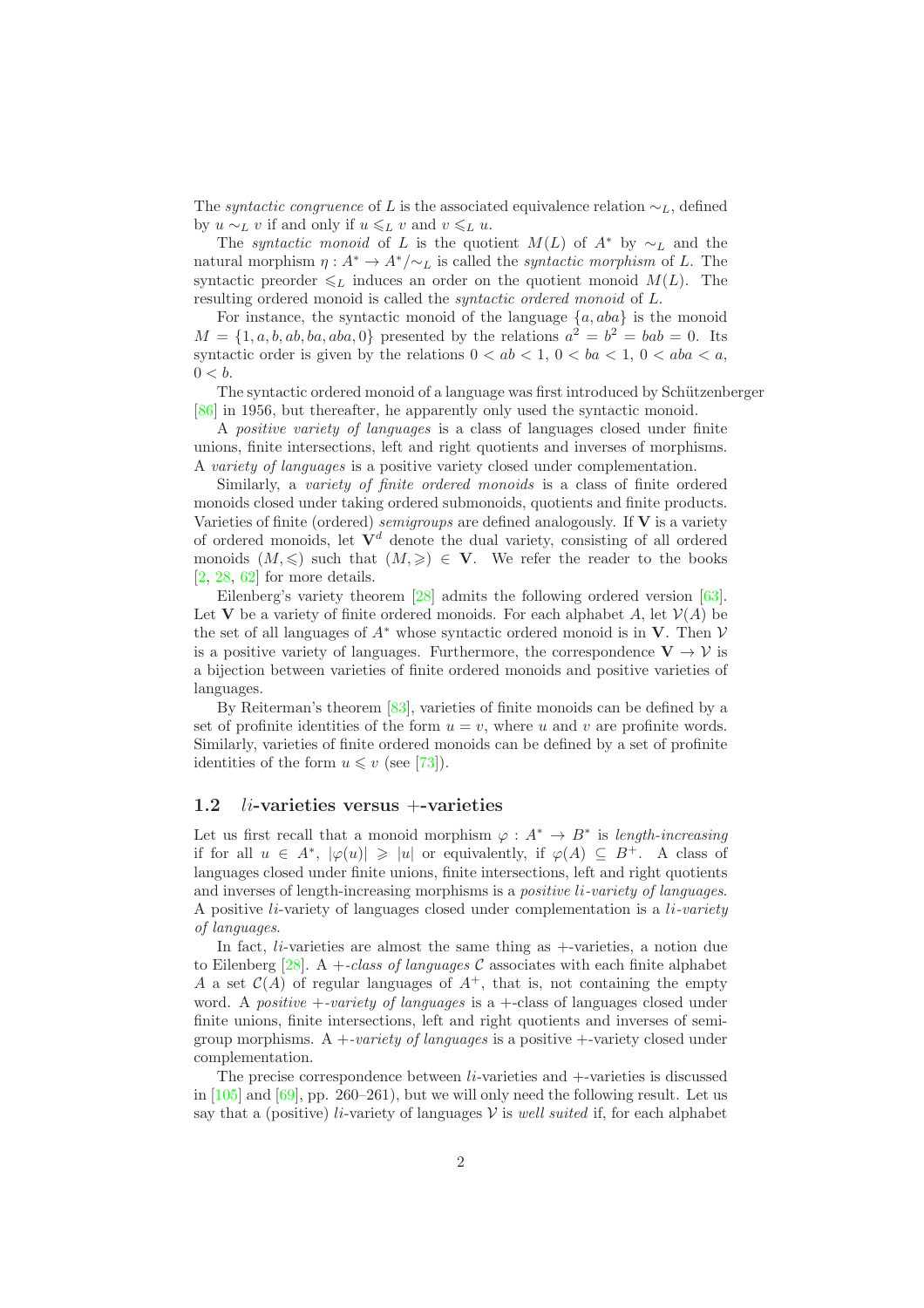A,  $V(A)$  contains the languages  $\{1\}$  and  $A^+$ . If V is a (positive) well-suited li-variety, then the languages of the form  $L \cap A^+$ , where  $L \in \mathcal{V}(A)$ , form a (positive) +-variety  $V^+$ . If W is a (positive) +-variety of languages, then the languages of the form L or  $L\cup\{1\}$ , where L is in W, form a (positive) well-suited li-variety W'. Moreover the correspondences  $V \to V^+$  and  $W \to W'$  are inverse bijective correspondences between well-suited *li*-varieties and +-varieties.

The reader may wonder why two such closely related notions are needed. On the one hand, the notion of  $li$ -variety fits perfectly with the more general theory developed in [105] and is also more flexible. For instance, the notion of polynomial closure defined in Section 3 is easier to define (see [69], pp. 260– 261 for a discussion). On the other hand, Eilenberg's variety theorem can be extended to both +-varieties and li-varieties, but it is easier to state for + varieties: there is a bijective correspondence between +-varieties and varieties of finite semigroups. In other words, languages of a +-variety can be characterized by a property of their syntactic semigroup. By comparison,  $li$ -varieties require the use of the syntactic morphism instead of the syntactic semigroup[105]. But since all *li*-varieties considered in this paper are well-suited, they are also in bijection with varieties of finite semigroups.

### 2 The dot-depth hierarchy

Let us first come back to the original definition from [25]. Given an alphabet A, the languages  $\emptyset$ ,  $\{1\}$  and  $\{a\}$ , where  $a \in A$ , are called *basic languages*. Let  $\mathcal E$  be the class of basic languages.

Given a class C of languages, let  $\mathscr{B}\mathcal{C}$  be its Boolean closure and let  $\mathscr{M}\mathcal{C}$  be its monoid closure, that is, the smallest class of languages containing  $\mathcal C$  and the language {1} and closed under concatenation product. Star-free languages can be constructed by alternately applying the operators  $\mathscr B$  and  $\mathscr M$  to the class  $\mathcal E$ . This leads to a hierarchy of star-free languages, called the dot-depth hierarchy. The question arises to know whether one should start with the operator  $\mathscr{B}$  or  $\mathscr{M}$ , but the equality  $\mathcal{BMOB\mathcal{E}} = \mathcal{BMOB\mathcal{E}}$  shows that it just makes a difference for the lower levels.

In his 1976 survey, Brzozowski suggested to start the hierarchy at  $B_0 =$  $\mathcal{BME}$ , the class of finite or cofinite<sup>2</sup> languages. The *dot-depth hierarchy* is the sequence obtained from  $\mathcal{B}_0$  by setting  $\mathcal{B}_{n+1} = \mathcal{BMO}_n$  for all  $n \geq 0$ .

It is interesting to quote Brzozowski's original motivations as reported in [20].

*The following motivation led to these concepts. Feedback-free networks of gates, i.e., combinational circuits, constitute the simplest and degenerate forms of sequential circuits. Combinational networks are, of course, characterized by Boolean functions. This suggested that (a) all Boolean operations should be considered together when studying the formation of aperiodic languages from the letters of the alphabet, and (b) since concatenation (or "dot" operator) is linked to the sequential rather than the combinational nature of a language, the number of concatenation levels required to express a given aperiodic language should provide a useful measure of complexity.*

<sup>2</sup>A language is cofinite if its complement is finite.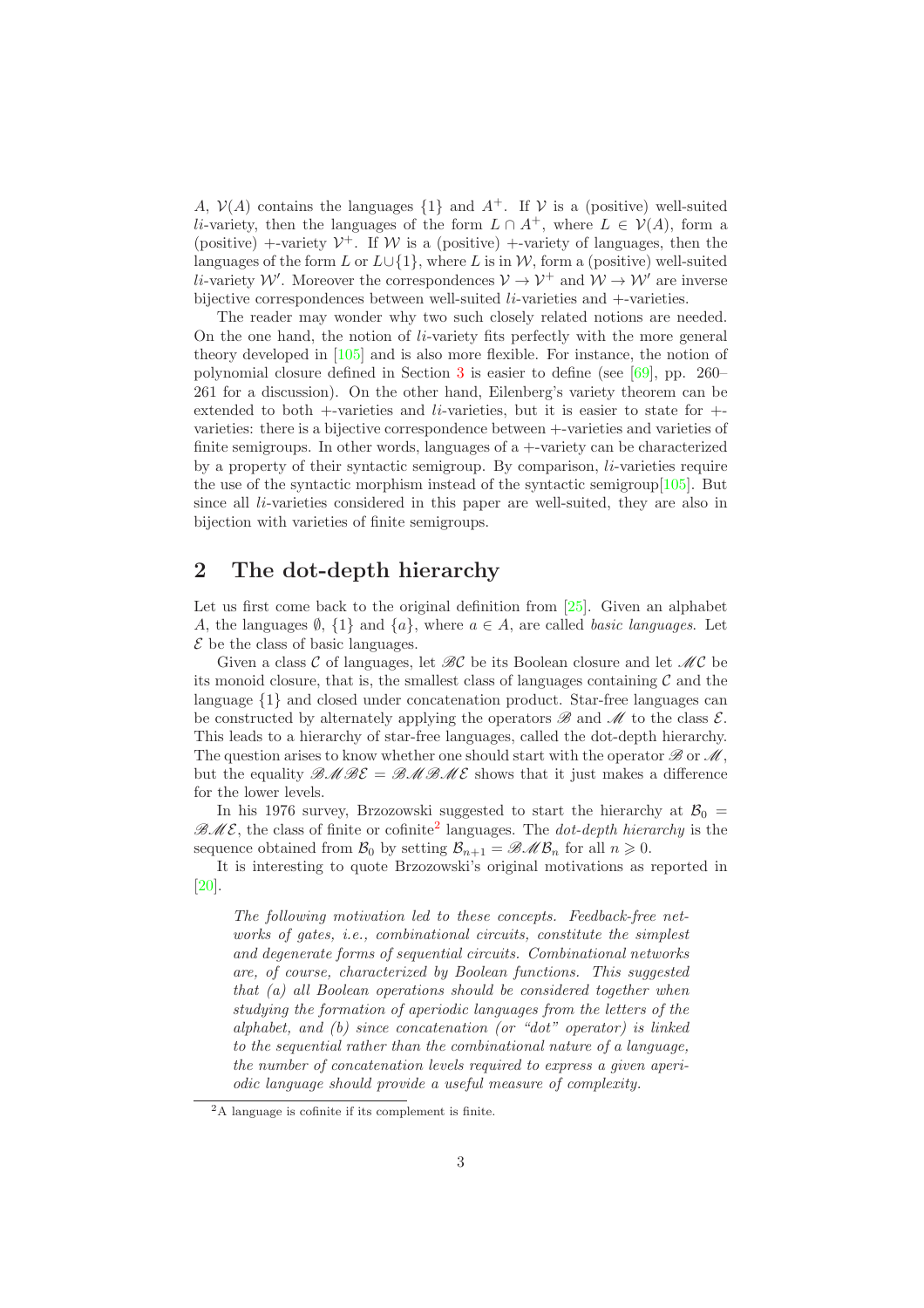The term *aperiodic languages* refers to the characterization of star-free languages obtained by Schützenberger  $[87]$  in 1965.

Theorem 2.1 *A language is star-free if and only if its syntactic monoid is aperiodic.*

### 3 Concatenation hierarchies

Further developments lead to a slight change in the definition, motivated by the connection with finite model theory presented in Section 4 and by the algebraic approach discussed in Section 5. The main change consisted in replacing products by marked products. A language L of A<sup>∗</sup> is a *marked product* of the languages  $L_0, L_1, \ldots, L_n$  if

$$
L = L_0 a_1 L_1 \cdots a_n L_n
$$

for some letters  $a_1, \ldots, a_n$  of A.

Given a set  $\mathcal L$  of languages, the *polynomial closure* of  $\mathcal L$  is the set of languages that are finite unions of marked products of languages of  $\mathcal{L}$ . The polynomial closure of  $\mathcal L$  is denoted Pol  $\mathcal L$  and the Boolean closure of Pol  $\mathcal L$  is denoted  $\mathscr B$ Pol  $\mathcal L$ . Finally, let co-Pol  $\mathcal L$  denote the set of complements of languages in Pol  $\mathcal L$ .

Concatenation hierarchies are now defined by alternating Boolean operations and polynomial operations. For historical reasons, they are indexed by halfintegers. More precisely, the *concatenation hierarchy* based on  $\mathcal{L}$  is the sequence defined inductively as follows:  $\mathcal{L}_0 = \mathcal{L}$  and, for each  $n \geq 0$ ,

(1)  $\mathcal{L}_{n+1/2} = \text{Pol }\mathcal{L}_n$  is the polynomial closure of the level n,

(2)  $\mathcal{L}_{n+1} = \mathscr{B} \mathcal{L}_{n+1/2} = \mathscr{B}$ Pol  $\mathcal{L}_n$  is the Boolean closure of the level  $n+1/2$ .

The classes of the form  $\mathcal{L}_n$  are called the *full levels* and the classes of the form  $\mathcal{L}_{n+1/2}$  are called the half levels of the hierarchy.

The dot-depth hierarchy corresponds to the full levels of the concatenation hierarchy based on the class  $B_0$  of finite or cofinite languages. It should be noted that, apart for level 0, this hierarchy coincides with the concatenation hierarchy starting with the class of languages  $\mathcal{L}_0$  defined by  $\mathcal{L}_0(A) = \{ \emptyset, \{1\}, A^+, A^* \}.$ 

Another natural concatenation hierarchy is the *Straubing-Thérien hierarchy*, based on the class of languages  $V_0$  defined by  $V_0(A) = \{ \emptyset, A^* \}.$  Other initial classes of languages have been considered in the literature, but we will stick here to these two examples.

It is not clear at first sight whether these hierarchies do not collapse, but this question was solved in 1978 by Brzozowski and Knast [21]. Thomas [114, 115] gave a different proof based on game theory.

#### Theorem 3.1 *The dot-depth hierarchy is infinite.*

Let  $D_n$  be the sequence of languages of  $\{a, b\}^*$  defined by  $D_0 = \{1\}$  and  $D_{n+1} =$  $(aD_n b)^*$ . Then one can show that  $D_0 \in \mathcal{B}_0$  and for all  $n > 0$ ,  $D_n \in \mathcal{B}_n - \mathcal{B}_{n-1}$ . The Straubing-Thérien hierarchy is also infinite and the following diagram, in which all inclusions are proper, summarizes the relations between the two hierarchies.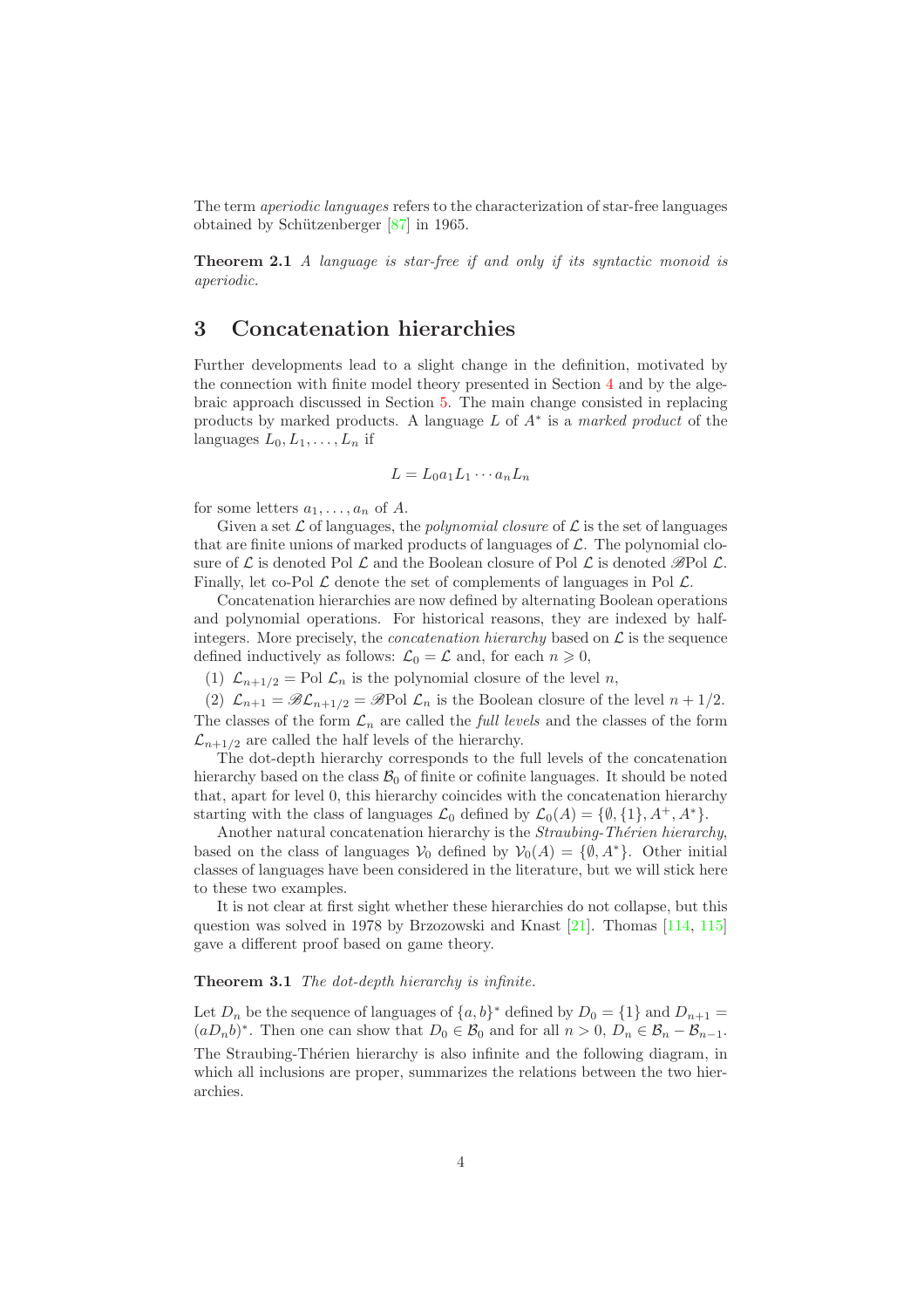V<sup>0</sup> V1/<sup>2</sup> V<sup>1</sup> V3/<sup>2</sup> V<sup>2</sup> V5/<sup>2</sup> · · · Star-free languages B<sup>0</sup> B1/<sup>2</sup> B<sup>1</sup> B3/<sup>2</sup> B<sup>2</sup> · · · ⊂ ⊂ ⊂ ⊂ ⊂ ⊂ ⊂ ⊂⊂ ⊂⊂ ⊂⊂ ⊂ ⊂ ⊂ ⊂

The *dot-depth problem* asks whether the dot-depth hierarchy is decidable.

Problem 1 *Given a half integer* n *and a regular language* L*, decide whether* L *belongs*  $\mathcal{B}_n$ *.* 

The corresponding problem for the hierarchy  $\mathcal{V}_n$  is also open and the two problems are intimately connected. A particularly appealing aspect of this problem is its close connection with finite model theory.

### 4 Connection with finite model theory

Let us associate to each word  $u = a_0 a_1 \dots a_{n-1}$  over the alphabet A a relational structure

 $\mathfrak{M}_u = \{ \{0, 1, \ldots, n-1\}, \lt, , (\mathbf{a})_{a \in A} \},$ 

where  $\lt$  is the usual order on the domain and  $a$  is a predicate giving the positions i such that  $a_i = a$ . For instance, if  $u = abaab$ , then  $\mathbf{a} = \{0, 2, 3\}$  and  $\mathbf{b} = \{1, 4\}$ . Given a sentence  $\varphi$ , the language defined by  $\varphi$  is

$$
L(\varphi) = \{ u \in A^+ \mid \mathfrak{M}_u \text{ satisfies } \varphi \}.
$$

The structure associated to the empty word has an empty domain, which leads to potential problems in logic, since some inference rules are not sound when empty structures are allowed. There are two possible solutions to this problem. The first one consists in ignoring the empty word. In this case, one makes the convention that a language L of  $A^*$  is defined by  $\varphi$  if  $L(\varphi) = L \cap A^+$ . The second possibility is to adopt the convention that sentences beginning with a universal quantifier are true and sentences beginning with an existential quantifier are false in the empty model.

For the study of the dot-depth hierarchy, one needs to slightly expand the signature by adding three relational symbols  $min$ ,  $max$  and  $S$ , interpreted respectively as the minimal element (0 in our example), the maximal element (4 in our example) and the successor relation S, defined by  $S(x, y)$  if and only if  $y = x + 1.$ 

First order formulas are now built in the usual way by using these symbols, the equality symbol, (first-order) variables, Boolean connectives and quantifiers. For instance, the sentence

$$
\exists x \; \exists y \; ((x < y) \land (ax) \land (by)),
$$

intuitively interpreted as *there exist two positions* x < y *in the word such that the letter in position* x *is an* a *and the letter in position* y *is a* b, defines the language  $A^*aA^*bA^*$ .

McNaughton and Papert [55] showed that a language is first-order definable if and only if it is star-free. Thomas [113] (see also [56]) refined this result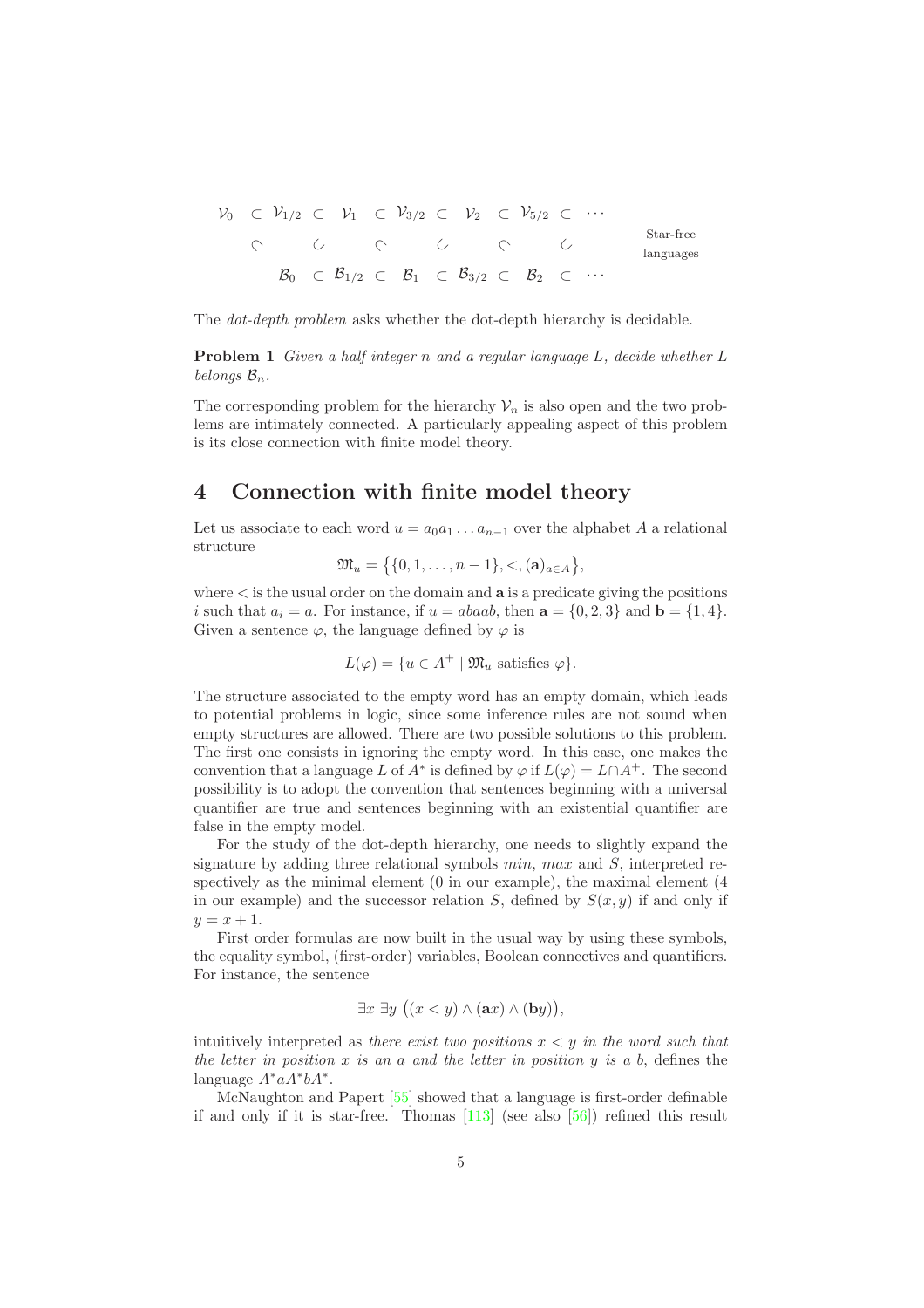by showing that the dot-depth hierarchy corresponds, level by level, to the quantifier alternation hierarchy of first-order formulas, defined as follows.

A formula is said to be a  $\Sigma_n$ -formula if it is equivalent to a formula of the form  $Q(x_1, \ldots, x_k)$  where  $\varphi$  is quantifier free and  $Q(x_1, \ldots, x_k)$  is a sequence of  $n$  blocks of quantifiers such that the first block contains only existential quantifiers (note that this first block may be empty), the second block universal quantifiers, etc. For instance,  $\exists x_1 \exists x_2 \forall x_3 \forall x_4 \forall x_5 \exists x_6 \varphi$ , where  $\varphi$  is quantifier free, is in  $\Sigma_3$ . Similarly, if  $Q(x_1, \ldots, x_k)$  is formed of n alternating blocks of quantifiers beginning with a block of universal quantifiers (which again might be empty), we say that  $\varphi$  is a  $\Pi_n$ -formula.

Denote by  $\Sigma_n$  (resp.,  $\Pi_n$ ) the class of languages which can be defined by a  $\Sigma_n$ -formula (resp., a  $\Pi_n$ -formula) and by  $\mathscr{B}\Sigma_n$  the Boolean closure  $\Sigma_n$ -formulas. Finally, set, for every  $n \geq 0$ ,  $\Delta_n = \Sigma_n \cap \Pi_n$ . If needed, we use the notation  $\Sigma_n$ [< ],  $\Sigma_n[\langle S, S]$  or  $\Sigma_n[\langle S, \text{min}, \text{max}]$ , depending on the signature. Note that the distinction between the signatures  $\{<, S\}$  and  $\{<, S, min, max\}$  is only useful for the levels  $\Sigma_1$ ,  $\Pi_1$  and  $\mathscr{B}\Sigma_1$ . Indeed, for  $n \geq 2$ , the following equalities hold:

$$
\Sigma_n[\langle S, \min, \max] = \Sigma_n[\langle S, S], \qquad \Pi_n[\langle S, \min, \max] = \Pi_n[\langle S, S],
$$
  

$$
\Delta_n[\langle S, \min, \max] = \Delta_n[\langle S, S], \qquad \mathcal{B}\Sigma_n[\langle S, \min, \max] = \mathcal{B}\Sigma_n[\langle S, S].
$$

The resulting hierarchy is depicted in the following diagram:



The next theorem summarizes the results of [55, 113, 56].

#### Theorem 4.1

- (1) *A language is first-order definable if and only if it is star-free.*
- (2) *A language is in*  $\Pi_n \leq |f|$  *if and only if its complement is in*  $\Sigma_n \leq |f|$ .
- (3) *A language is in*  $\Sigma_n$ [<] *if and only if it is in*  $\mathcal{V}_{n-1/2}$ *.*
- (4) *A language is in*  $\Sigma_n \leq S$ ,  $min, max$  *if and only if it is in*  $\mathcal{B}_{n-1/2}$ *.*
- (5) *A language is in*  $\mathscr{B}\Sigma_n\leq |f|$  *if and only if it is in*  $\mathcal{V}_n$ .
- (6) *A language is in*  $\mathscr{B}\Sigma_n\leq S$ ,  $min, max$  *if and only if it is in*  $\mathcal{B}_n$ .

In particular, deciding whether a language has dot-depth  $n$  is equivalent to a very natural problem in finite model theory.

The classes  $\Delta_n$  also have a natural description in terms of unambiguous products. A marked product  $L = L_0 a_1 L_1 \cdots a_n L_n$  of n languages  $L_0, L_1, \ldots, L_n$ is *unambiguous* if every word u of L admits a unique factorization of the form  $u_0a_1u_1 \cdots a_nu_n$  with  $u_0 \in L_0$ ,  $u_1 \in L_1$ , ...,  $u_n \in L_n$ .

The *unambiguous polynomial closure* UPol  $\mathcal L$  of a class of languages  $\mathcal L$  is the class of languages that are finite disjoint unions of unambiguous products of the form  $L_0a_1L_1\cdots a_nL_n$ , where the  $a_i$ 's are letters and the  $L_i$ 's are elements of  $\mathcal{L}$ .

The following result was proved by Weil and the author [71] in 1995.

#### Theorem 4.2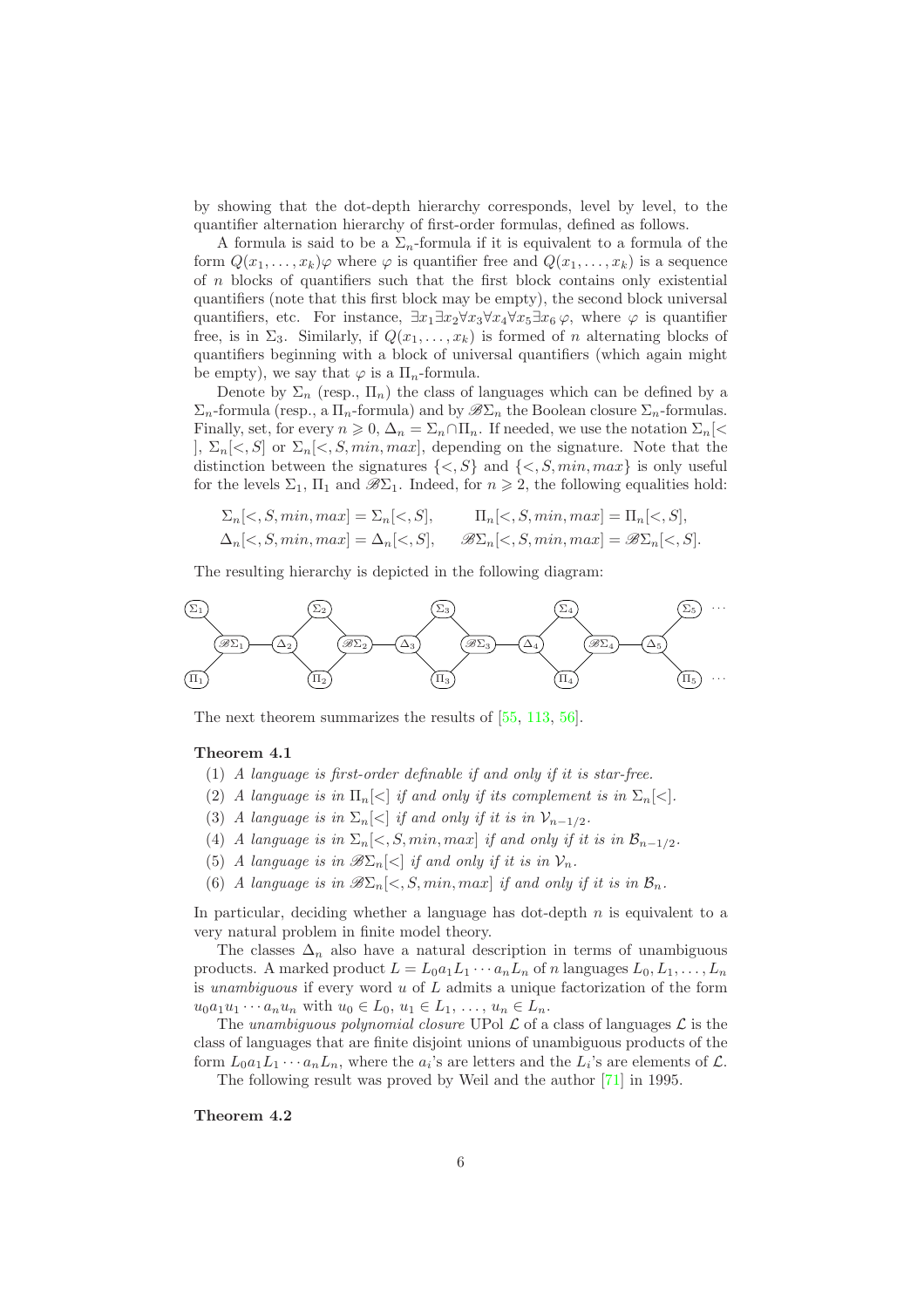- (1) *A language is in*  $\Delta_{n+1}[\langle \cdot | \text{ if and only if it is in } UPol \mathcal{V}_n$ .
- (2) *A language is in*  $\Delta_{n+1} \leq S$ ,  $min, max$  *if and only if it is in UPol*  $\mathcal{B}_n$ .

The Straubing-Thérien hierarchy is pictured in the diagram below. A similar diagram for the Brzozowski hierarchy could be obtained by replacing each occurrence of  $V$  by  $B$ .



### 5 Algebraic approach

The algebraic approach to the study of concatenation hierarchies arises from the following two results [28].

**Theorem 5.1** *Each full level*  $V_n$  *is a variety of languages and every half-level*  $V_{n+1/2}$  *is a positive variety of languages.* 

A similar result holds for the Brzozowski hierarchy.

**Theorem 5.2** *Each full level*  $\mathcal{B}_n$  *is a li-variety of languages and every half-level*  $\mathcal{B}_{n+1/2}$  *is a positive li-variety of languages.* 

We let  $V_n$  denote the variety of finite monoids corresponding to  $V_n$  and  $V_{n+1/2}$  the variety of ordered monoids corresponding to  $V_{n+1/2}$ . Similarly, let  $\mathbf{B}_n$  denote the variety of finite semigroups corresponding to  $\mathcal{B}_n$  and  $\mathbf{B}_{n+1/2}$  the variety of ordered semigroups corresponding to  $\mathcal{B}_{n+1/2}$ .

The next results involve three operations on varieties: the *semidirect product*, the *Mal'cev product* and the *Sch¨utzenberger product*. The semidirect product, denoted  $V*W$ , and the Mal'cev product, denoted  $V@W$ , are binary operations. The Schützenberger product, denoted  $\Diamond V$ , is a unary operation. Giving the precise definitions of these operations would lead us too far afield, but they can be found in [2, 24, 28, 66, 64, 76, 85, 98, 104, 118] for the semidirect product, in [24, 66, 64, 72, 74, 98] for the Mal'cev product and in [100, 59, 61, 65, 66] for the Schützenberger product.

The author, generalizing an early result of Reutenauer  $[84]$ , used the Schützenberger product to prove the following result [61, 66].

**Theorem 5.3** *For every*  $n > 0$ ,  $V_{n+1} = \Diamond V_n$ .

A nice connection between the hierarchies  $V_n$  and  $B_n$  was discovered by Straubing  $[101]$  (see also Pin-Weil [76] for the half levels). A semigroup S is said to be *locally trivial* if, for every idempotent  $e \in S$  and every  $s \in S$ ,  $ese = e$ . Let  $LI = [ese = e]$  be the variety of locally trivial semigroups. We let  $[e \leqslant ese]$ denote the variety of ordered semigroups, such that, for every idempotent  $e \in S$ and every  $s \in S$ ,  $e \leq ese$ . The dual variety  $\llbracket e \geqslant ese \rrbracket$  is defined in the same way.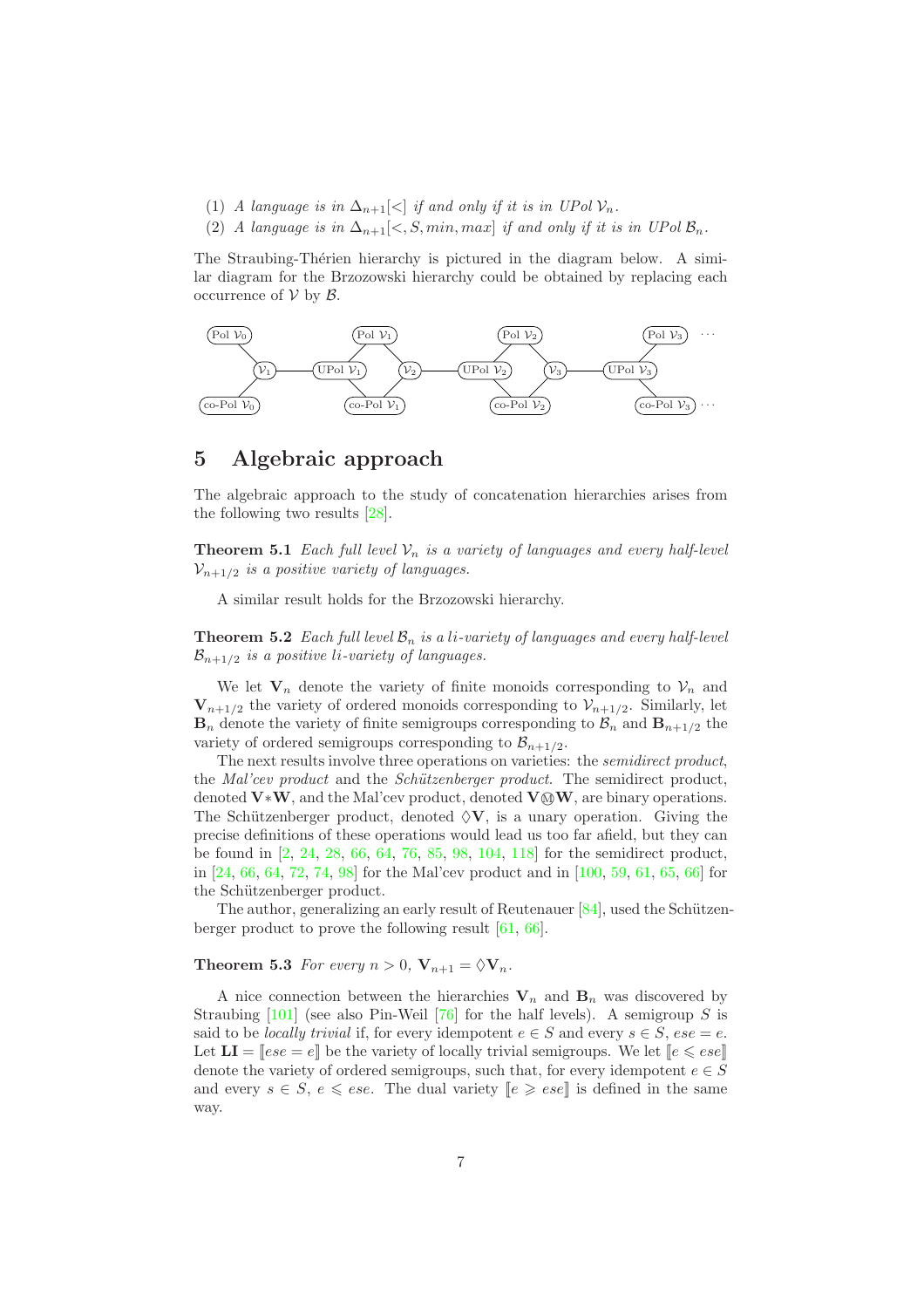

Figure 5.1:

**Theorem 5.4** *For every*  $n > 0$ ,  $B_n = V_n * LI$  *and*  $B_{n+1/2} = V_{n+1/2} * LI$ .

It is very likely that this result extends to the intermediate classes  $\Delta_n$ , giving  $\Delta_n[\langle S, min, max] = \Delta_n[\langle S \rangle]$  **LI**, but to the author's knowledge, this has only been proved [112] for  $n \leq 2$ .

Weil and the author [71, 74] established another useful relation.

**Theorem 5.5** *The variety*  $V_{n+1/2}$  *is equal to the Mal'cev product*  $\llbracket e \leqslant ese \rrbracket$  $V_n$ .

A similar result holds for the varieties  $\Delta_n$ , as a consequence of a more general result on the unambiguous product [58, 70].

Theorem 5.6 *A language belongs to*  $\Delta_{n+1}[\langle \cdot \rangle]$  *if and only if its syntactic monoid belongs to*  $LI \otimes V_n$ .

The algebraic counterpart of the Straubing-Thérien hierarchy is summarized in Figure 5.1, in which the symbol  $\leftrightarrow$  indicates the equivalence between the algebraic characterizations and the logical descriptions. Again, one gets a similar diagram for the Brzozowski hierarchy by replacing each occurrence of  $V$ by **B** and by considering the signature  $\{<, S, min, max\}$  instead of  $\{<\}$ . The algebraic approach gives algebraic characterizations of the concatenation hierarchies, but do not necessarily lead to decidability results. Let us now examine the decidability questions in more details.

### 6 Known decidability results

A language belongs to  $V_0$  if and only if its syntactic monoid is trivial.

### 6.1 Levels 1/2 and 1

The level  $1/2$  is also easy to study [71]. The variety  $\mathcal{V}_{1/2}$  consists of the languages that are finite union of languages of the form  $A^* a_1 A^* \cdots a_k A^*$ , where  $a_1, \ldots, a_k$ are letters and the variety  $\mathcal{B}_{1/2}$  consists of the languages that are finite union of languages of the form  $u_0 A^* u_1 A^* \cdots u_{k-1} A^* u_k$ , where  $u_0, \ldots, u_k$  are words.

### Theorem 6.1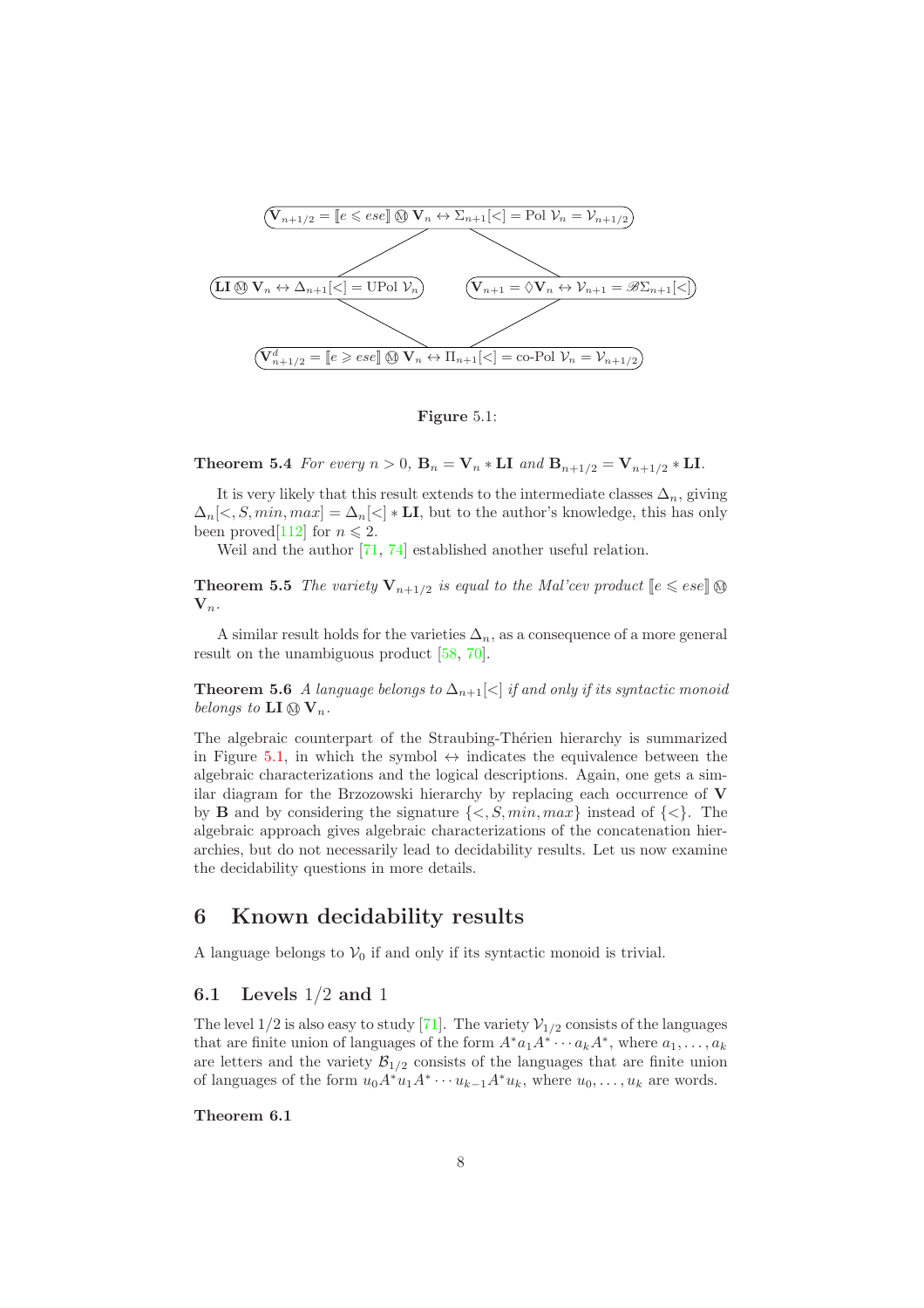- (1) *A regular language belongs to*  $V_{1/2}$  *if and only if its ordered syntactic monoid satisfies the identity*  $1 \leq x$ *.*
- (2) *A language belongs to*  $\mathcal{B}_{1/2}$  *if and only if its ordered syntactic semigroup belongs to the variety*  $\llbracket e \leqslant ese \rrbracket$ .

The variety  $V_1$  consists of the languages that are Boolean combinations of languages of the form  $A^*a_1A^* \cdots a_kA^*$ , where  $a_1, \ldots, a_k$  are letters. The decidability of  $V_1$  was obtained by Imre Simon [95] in 1975. Recall that a monoid is  $J$ -trivial if two elements generating the same ideal are equal.

**Theorem 6.2** *A language belongs to*  $V_1$  *if and only if its syntactic monoid is* J *-trivial.*

It follows that  $V_1$  is the variety **J** of  $J$ -trivial monoids. This variety of  $J$ -trivial monoids is characterized by the identities  $x^{\omega+1} = x^{\omega}$  and  $(xy)^{\omega} = (yx)^{\omega}$ , or, alternatively, by the identities  $y(xy)^{\omega} = (xy)^{\omega} = (xy)^{\omega}x$ . Simon's original proof is based on a very nice argument of combinatorics on words. Simon's theorem inspired a lot of subsequent research and a number of alternative proofs have been proposed [97, 107, 1, 2, 40, 42, 43, 44]. Let me just mention two important consequences in semigroup theory. Recall that a monoid M *divides* a monoid  $N$  if  $M$  is a quotient of a submonoid of  $N$ . The first result is due to Straubing  $[99]$  and the second one to Straubing and Thérien  $[107]$ .

Theorem 6.3 *A monoid is* J *-trivial if and only if it divides a monoid of upper unitriangular Boolean matrices.*

Theorem 6.4 *A monoid is* J *-trivial if and only if it is a quotient of an ordered monoid satisfying the identity*  $1 \leq x$ *.* 

The languages of dot-depth one are the Boolean combinations of languages of the form  $u_0 A^* u_1 A^* \cdots u_{k-1} A^* u_k$ , where  $k \geq 0$  and  $u_0, u_1, \dots u_k \in A^+$ . The decidability of  $\mathcal{B}_1$  was obtained by Knast [45, 46] and the proof was improved by Thérien  $[111]$ . This result also had a strong influence on subsequent developments, notably in finite semigroup theory.

**Theorem 6.5** *A regular language belongs to*  $\mathcal{B}_1$  *if and only if its syntactic semigroup satisfies Knast identity:*

$$
(x^{\omega}py^{\omega}qx^{\omega})^{\omega}py^{\omega}s(x^{\omega}ry^{\omega}sx^{\omega})^{\omega} = (x^{\omega}py^{\omega}qx^{\omega})^{\omega}(x^{\omega}ry^{\omega}sx^{\omega})^{\omega}.
$$

### 6.2 The classes  $\Delta_2$

The variety UPol  $\mathcal{V}_1$  is equal to  $\Delta_2[\langle \cdot]$ . According to a result of Schützenberger [88], it consists of the finite disjoint unions of the unambiguous products of the form  $A_0^* a_1 A_1^* a_2 \cdots a_k A_k^*$ , where  $a_1, \ldots, a_k \in A$  and  $A_0, A_1, \ldots, A_k$  are subsets of A. It corresponds to the variety DA of all monoids in which each regular  $\mathcal{D}$ -class is an idempotent subsemigroup [88]. This variety can be defined by the profinite identity  $(xy)^{\omega}y(xy)^{\omega} = (xy)^{\omega}$ . Therefore we have

Theorem 6.6 *A language belongs to*  $\Delta_2 \leq |f|$  *if and only if its syntactic monoid belongs to* DA*.*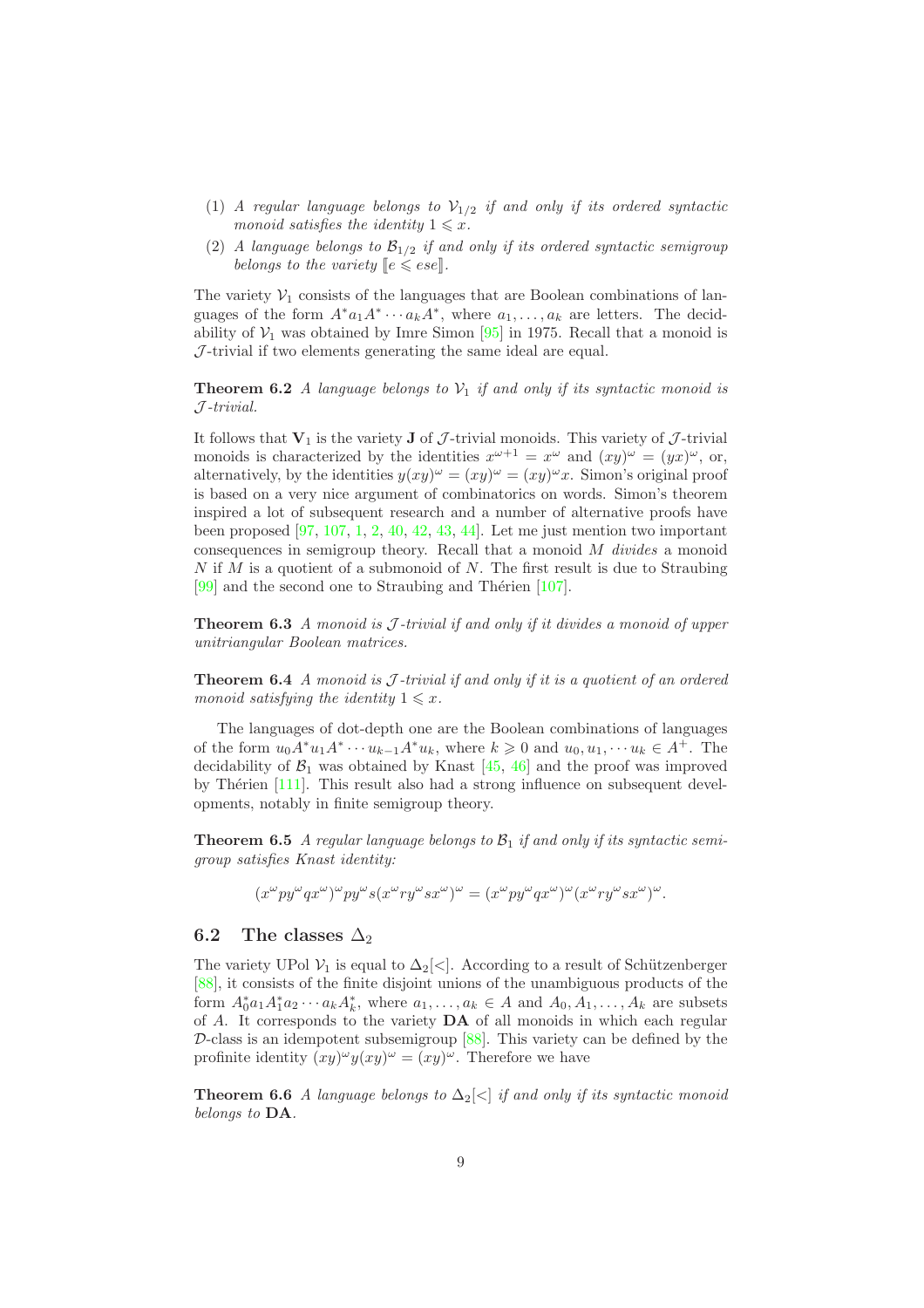The variety DA has numerous applications, nicely summarized by Tesson and Thérien in their survey *Diamonds are forever: the variety* **DA** [109].

The first application relates DA to another fragment of first-order logic. Let  $\mathbf{FO}^k[<]$  be the class of languages that can be defined by a first-order sentence using at most k variables and let  $\mathbf{FO}[\lt] = \bigcup_{k \geqslant 0} \mathbf{FO}^k[\lt]$ . We have already seen that  $\mathbf{FO}[\langle \cdot]$  is the variety of star-free languages. One can show that  $\mathbf{FO}[\langle \cdot] =$  $\mathbf{FO}^3[<]$  and it is not difficult to see that a language is in  $\mathbf{FO}^1[<]$  if and only if its syntactic monoid is idempotent and commutative. The following result is due to Thérien and Wilke  $[112]$ .

Theorem 6.7 *A language belongs to* FO<sup>2</sup> [<] *if and only if its syntactic monoid belongs to* DA*.*

Etessami, Vardi and Wilke proved in [29] that  $\mathbf{FO}^2[<]$  is also the class of languages captured by a fragment of temporal logic called unary temporal logic. Finally, Schwentick, Thérien and Vollmer [89] proved that a language is accepted by a partially ordered two-way automaton if and only if its syntactic monoid belongs to  $\mathbf{DA}$ . See also the article of Diekert, Gastin and Kufleitner [27] for alternative proofs of these results.

Let us now consider the signature  $\{<, S\}$ . We already mentioned that the variety corresponding to  $\Delta_2 \leq S$  is  $\mathbf{DA} * \mathbf{LI}$ . Moreover, Almeida [3] proved that  $DA * LI = LDA$ , the variety of all finite semigroups S such that, for all  $e \in S$ ,  $eSe \in \mathbf{DA}$ . It follows that  $\Delta_2[\lt, S]$  is also decidable.

#### 6.3 Level 3/2

Two general decidability results are consequences of the results of Section 5. The first one is due to Straubing [101] (see also [76] for the half levels) and is a consequence of Theorem 5.4, except for the case  $n = 1$ , which follows from Theorems 6.2 and 6.5.

**Theorem 6.8** For each  $n \geq 1$ , the variety  $\mathbf{B}_n$  is decidable if and only if the *variety*  $V_n$  *is decidable. Similarly, the variety*  $B_{n+1/2}$  *is decidable if and only if the variety*  $V_{n+1/2}$  *is decidable.* 

Given a set of profinite identities defining a variety of finite monoids V, Weil and the author [72] gave a set of identities defining the varieties  $\llbracket e \leqslant ese \rrbracket \otimes \mathbf{V}$ and **LI**  $\otimes$  **V**. This leads in particular to a set of profinite identities for  $V_{3/2}$ [72].

**Theorem 6.9** *A language belongs to*  $V_{3/2}$  *if and only if its ordered syntactic monoid satisfies the profinite identities*  $u^{\omega} \leq u^{\omega} v u^{\omega}$ , where u and v are idem*potent profinite words on the same alphabet. This condition is decidable.*

The decidability of  $V_{3/2}$  was also proved by Arfi [8, 9] as a consequence of Hashiguchi's results [38]. See also the model theoretic approach of Selivanov [91] for alternative proofs.

The decidability of  $\mathcal{B}_{3/2}$  now follows from Theorem 6.8. A direct characterization of  $V_{3/2}$  and  $\mathcal{B}_{3/2}$  using forbidden patterns was given Glaßer and Schmitz [32, 34]. It leads to an NL-algorithm for the membership problem for  $\mathcal{B}_{3/2}$ .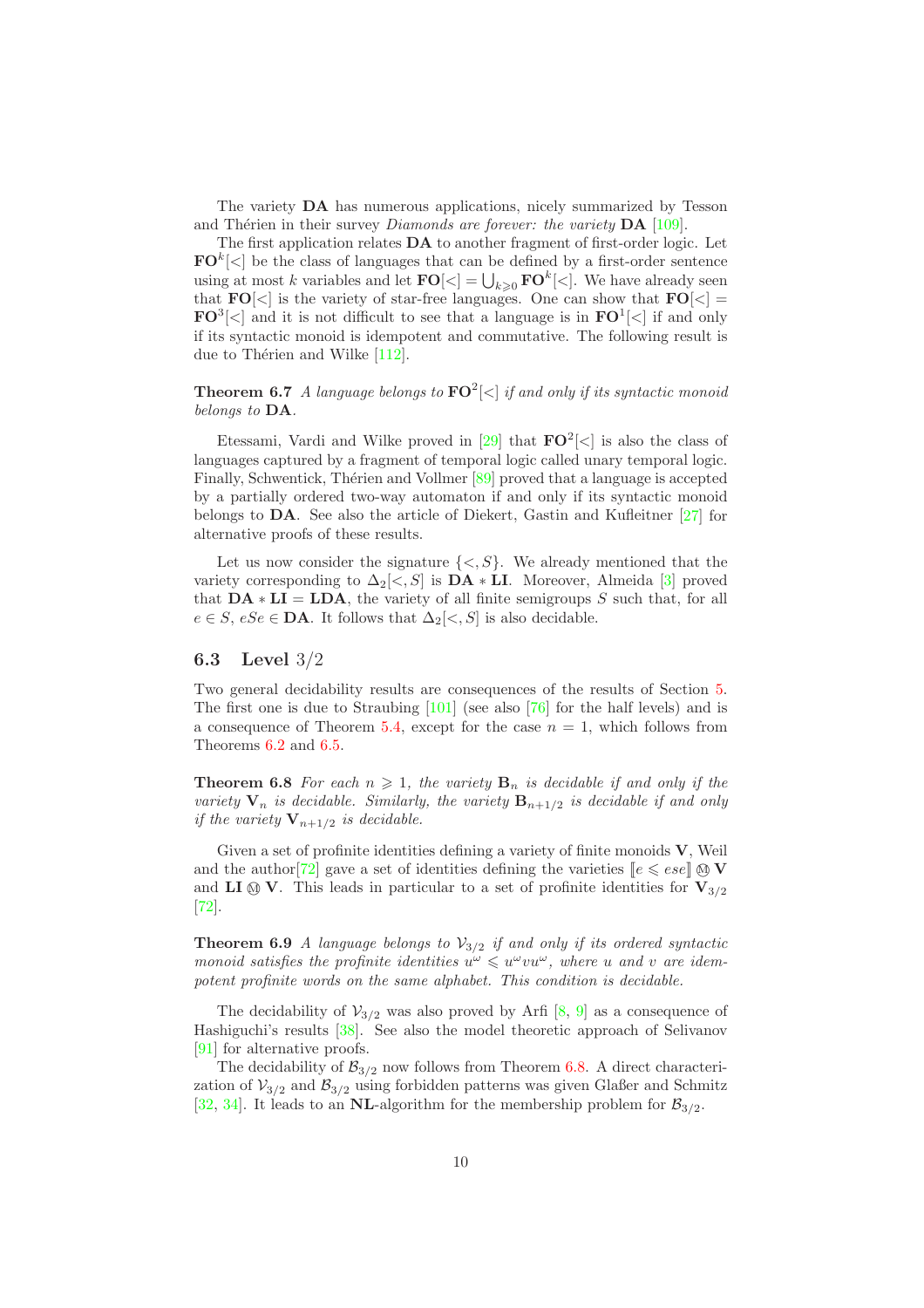Very recently, Almeida, Bartonova, Klíma and Kunc [5] improved the result of Weil and the author [72] to get the following decidability result.

**Theorem 6.10** *If*  $\Sigma_n \leq |s|$  *is decidable, then*  $\Delta_{n+1} \leq |s|$  *is decidable.* 

This result can be translated in two ways. In terms of varieties of languages:

*if Pol*  $\mathcal{V}_{n-1}$  *is decidable, then UPol*  $\mathcal{V}_n$  *is decidable,* 

or in terms of varieties of monoids:

*if*  $V_{n-1/2}$  *is decidable, then* **LI (0)**  $V_n$  *is decidable.* 

#### 6.4 Level 2 and beyond

Let us return to the level 2 of the Straubing-Thérien hierarchy. A simple description of the languages of  $\mathcal{V}_2$  was obtained by Straubing and the author [68] in 1981:

**Theorem 6.11** *A language belongs to*  $V_2(A)$  *if and only if it is a Boolean combination of languages of the form*  $A_0^* a_1 A_1^* a_2 \cdots a_k A_k^*$ , where  $a_1, \ldots, a_k \in A$  and  $A_0, A_1, \ldots, A_k$  *are subsets of A.* 

In the same article, Straubing and the author gave an algebraic characterisation of  $V_2$  similar to Theorem 6.3.

**Theorem 6.12** *A monoid belongs to*  $V_2$  *if and only if it divides a monoid of upper triangular Boolean matrices.*

However, it is not clear whether Theorem 6.12 leads to an effective characterization and despite numerous partial results [6, 7, 26, 75, 102, 103, 108, 117, 118], the decidability of  $\mathcal{V}_2$  remained a major open problem for 20 years. It was finally settled by Place and Zeitoun in 2014 [78].

**Theorem 6.13** *The variety of languages*  $V_2 = \mathscr{B}\Sigma_2$  *is decidable.* 

In the same paper [78], Place and Zeitoun also obtained three other decidability results.

**Theorem 6.14** *The positive varieties of languages*  $\Sigma_3\llbracket\langle\cdot\rVert$ ,  $\Pi_3\llbracket\langle\cdot\rVert$  *and*  $\Delta_3\llbracket\langle\cdot\rVert$  *are decidable.*

On a two-letter alphabet, this result was first established in [33]. The algebraic translation of Theorem 6.14 states that the varieties of ordered monoids  $\mathcal{V}_{5/2}$  and  $\mathcal{V}_{5/2}^d$  are decidable. In view of Theorem 6.10, this also gives the decidability of  $\Delta_4$ [<].

To obtain these results, Place and Zeitoun considered a more general question than membership, the separation problem. Let us say that a language  $S$ *separates* two languages K and L if  $K \subseteq S$  and  $L \cap S = \emptyset$ . The *separation* problem can be formulated for any class  $C$  of languages.

Problem 2 *Is the following problem decidable: given two disjoint regular languages* K and L, is there a language  $S \in \mathcal{C}$  *separating* K and L.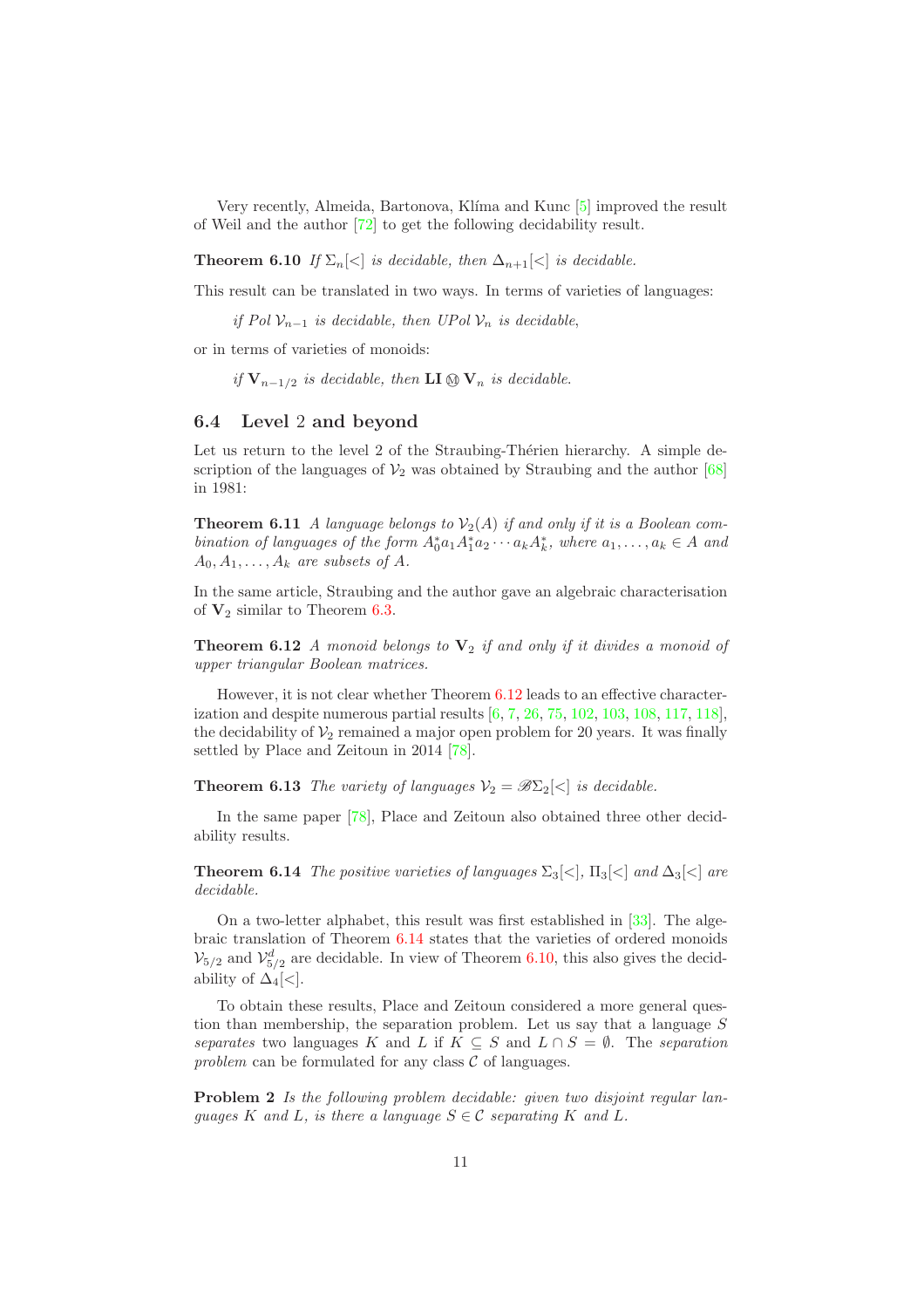Note that if the separation problem is decidable for  $\mathcal{C}$ , then  $\mathcal{C}$  is decidable. Indeed, since L is the unique language separating L and  $L^c$ , L belongs to C if and only if  $L$  and  $L^c$  are separable.

As shown by Almeida [4], the separation problem is related to a problem on finite semigroups (finding the 2-pointlike sets relative to a variety of semigroups). The separation problem for star-free languages was first solved by Henckell [39] in its semigroup form. Successive improvements can be found in [41, 79, 82].

A major result of Place and Zeitoun [78] is the following much stronger result.

**Theorem 6.15** *If the separation problem for*  $\Sigma_n \leq |s|$  *is decidable, then*  $\Sigma_{n+1} \leq |s|$ *is decidable.*

The latest result, due to Place [77] states that the separation problem is decidable for  $\Sigma_3[\langle \cdot]$  and  $\Pi_3[\langle \cdot]$ . New decidability results follow, as a corollary of Theorem 6.15 and 6.10.

**Theorem 6.16** *The positive varieties of languages*  $\Sigma_4[\langle \cdot]$ *,*  $\Pi_4[\langle \cdot]$  *and the varieties of languages*  $\Delta_4[\langle \cdot]$  *and*  $\Delta_5[\langle \cdot]$  *are decidable.* 

The decidability of the other levels is still open and the following diagram summarizes the known results on the quantifier alternation hierarchy. Due to the lack of space, the signature is omitted. Thus  $\Sigma_n$  stands for  $\Sigma_n[\langle \cdot]$ .



For the signature  $\{<, S, min, max\}$ , the decidability of  $\Sigma_n$  and  $\Pi_n$ , for  $n \leq 4$ and that of  $\mathscr{B}\Sigma_n$ , for  $n \leq 2$ , follows from Theorem 6.8. The decidability of  $\Delta_n$ , for  $n \leq 4$ , follows from the decidability of  $\Sigma_n$  and  $\Pi_n$ . Finally  $\Delta_5$  seems to be the only fragment known to be decidable in the signature  $\{\langle\}\$ , but still pending for the signature  $\{<, S\}.$ 

We have seen the importance of the operation  $V \to V * LI$ , where V is a variety of monoids. However, Auinger proved that decidability is not always preserved by this operation [10]. In other words, there exists a decidable variety V such that  $V * LI$  is not decidable. Surprisingly, as shown by Steinberg [96], the same operation preserves the decidability of pointlikes. This implies the following result, which was recently reproved by Place and Zeitoun [80] in a simpler way.

Theorem 6.17 *Let* V *be a variety of finite monoids. If separability is decidable in the variety of languages corresponding to* V*, then it is also decidable in the variety corresponding to* V ∗ LI*.*

In the same paper, Place and Zeitoun [80] proved the following result.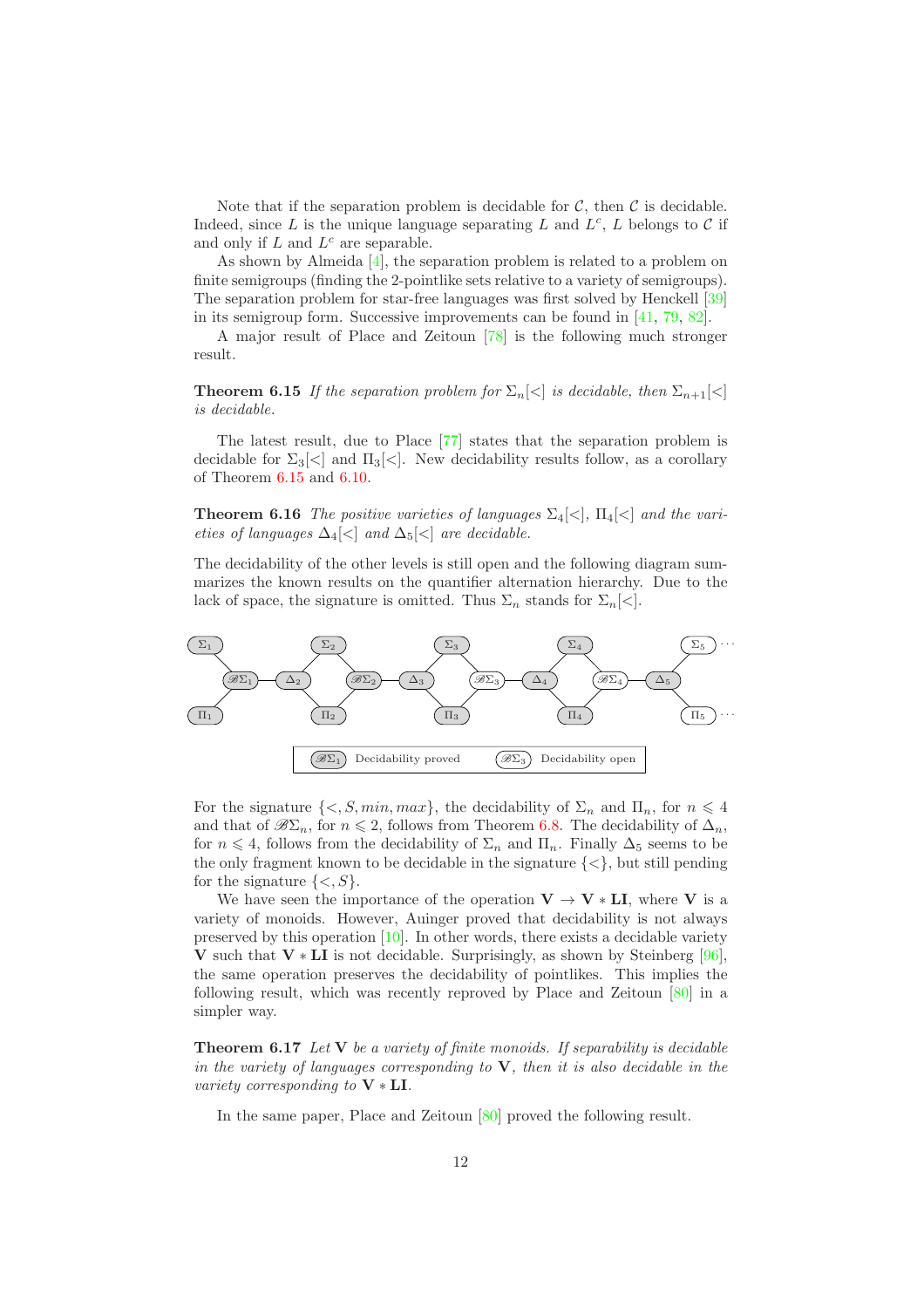**Theorem 6.18** Let F be one of the fragments  $\Sigma_n$ ,  $\Pi_n$  or  $\mathscr{B}\Sigma_n$ . If separation *is decidable in*  $\mathcal{F}[\langle \cdot]$ *, then it is decidable in*  $\mathcal{F}[\langle \cdot, S, min, max]$ *.* 

It follows that separation is decidable for  $\Delta_2[\langle s, S]$  and for  $\Sigma_n[\langle s, \mathit{S}, \mathit{min}, \mathit{max}]$ and  $\Pi_n\leq S, min, max$  for  $n \leq 3$ .

To the knowledge of the author, the decidability of the other levels is still open. We recommend the recent survey of Place and Zeitoun [81] for a presentation of the new ideas and new results on the expressiveness of fragments of first-order logic.

### 7 Other developments

In this section, we list several research topics related to concatenation hierarchies. We apologize for not giving much details, but presenting any of these topics would require an independent article. However, we tried to give some relevant bibliography for the interested reader.

#### 7.1 Other hierarchies

Several subhierarchies of star-free languages were presented in Brzozowski's survey [20]. An interesting subhierarchy of  $V_1$  is obtained by limiting the number of marked products [94]. In particular, if only one product is allowed, one gets the variety of languages  $J_1$  consisting of the Boolean closure of the languages of the form  $A^* a A^*$ . As was already mentioned, this variety is equal to  $\mathbf{FO}^1[\lt]$ and the corresponding variety of monoids is the variety  $J_1$  of idempotent and commutative monoids.

A subhierarchy of  $\mathcal{B}_1$  can be defined in a similar way. The first level of this subhierarchy is the li-variety of *locally testable languages*, which consists of the Boolean closure of the languages of the form  $uA^*$ ,  $A^*v$  and  $A^*wA^*$ , where u, v and w are words of A<sup>∗</sup> . An algebraic characterization of this class was obtained independently by McNaughton [54] and by Brzozowski and Simon [22]. Let us say that a semigroup  $S$  is locally idempotent and commutative if, for each idempotent  $e \in S$ , the semigroup  $eSe$  is idempotent and commutative. We let  $LJ_1$  denote the variety of all locally idempotent and commutative semigroups.

Theorem 7.1 *A language is locally testable if its syntactic semigroup is locally idempotent and commutative.*

In fact, it is relatively easy to prove that a language is locally testable if its syntactic semigroup belongs to the variety  $J_1 * LI$ , but the really difficult part of the proof is the equality  $LJ_1 = J_1 * LI$ . Historically, this result was the first decidability for a variety of the form  $V * LI$  and it became very influential for this reason. Locally testable languages give another parameter to play with: one can assume in the definition that  $|u|, |v| < k$  and  $|w| \leq k$ , which leads to the notion of k*-testable language*.

By limiting iteratively the number of marked products, one can also define tree-like hierarchies [12, 13, 14, 59, 61], which also admit an algebraic counterpart in terms of Schützenberger product.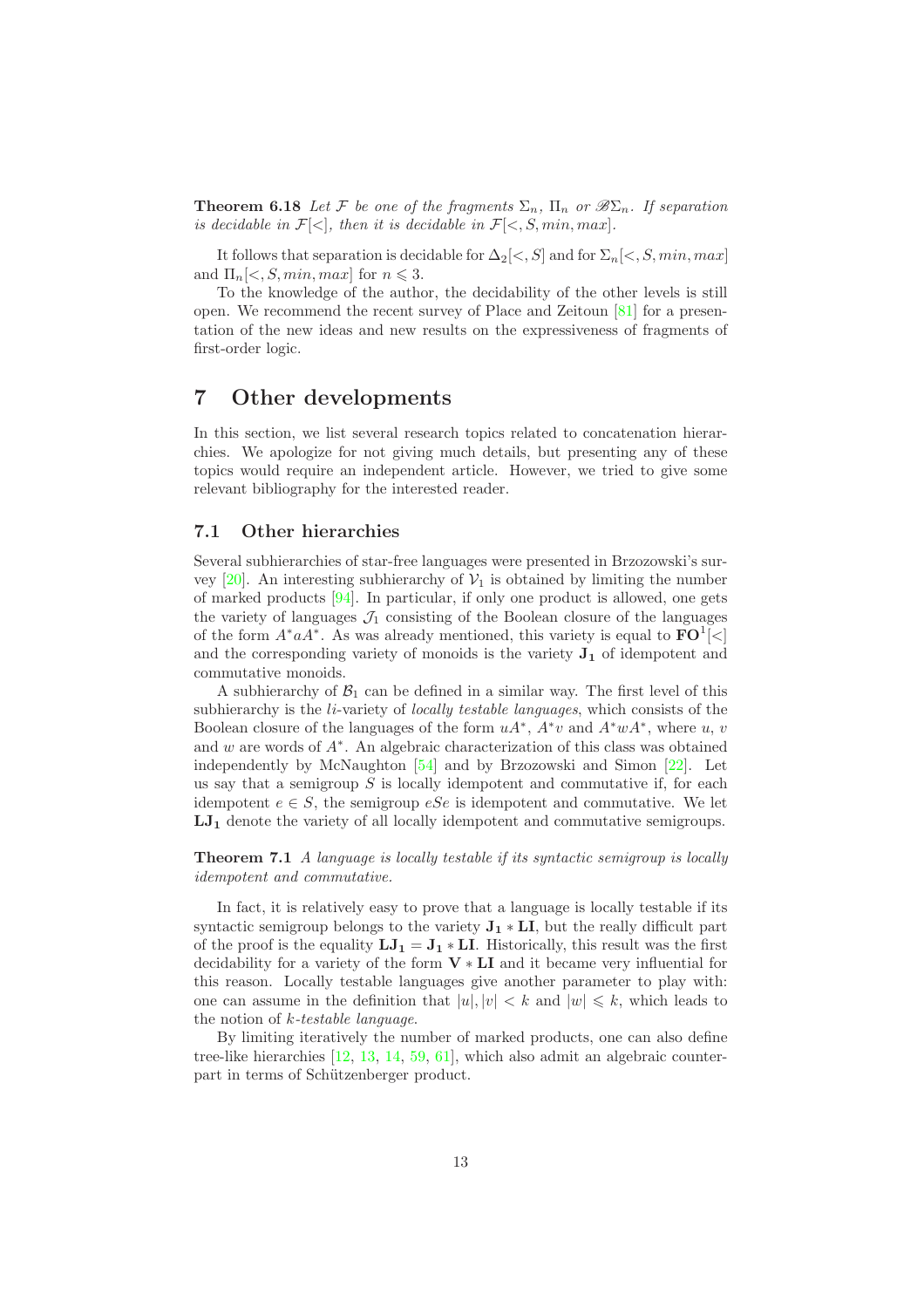Another interesting way to obtain subhierarchies is to limit the number of Boolean operations. Such Boolean hierarchies were extensively studied by Selivanov and his coauthors [35, 47, 91, 90, 93].

Finally, several subhierarchies of  $\Delta_2 = \mathbf{FO}^2$  were considered in the recent years [30, 48, 49, 50, 51, 53, 52, 106, 119].

#### 7.2 Connection with complexity classes

Bearing comparison with Brzozowski's original motivation, a result of Barrington and Thérien  $[11]$  gives evidence that the dot-depth provides a useful measure of complexity for Boolean circuits. More precisely, these authors found a remarkable correspondence between languages of dot-depth  $n$  and Boolean  $AC^0$ -circuits of depth *n*.

Another surprising connection between language hierarchies and the structure of complexity classes is offered by the theory of leaf languages [16, 17, 18, 19, 23, 36, 37, 92, 93, 116].

### 8 Conclusion

Several surveys related to concatenation hierarchies can be found in the literature  $[20, 31, 60, 64, 67, 81, 110]$ . Moreover, the study of concatenation hierarchies is not limited to words and similar hierarchies were considered for infinite words, for traces, for data words [15] and even for tree languages.

Since its introduction in 1971, the dot-depth hierarchy has been the topic of numerous investigations. The reason for this success is to be found in the variety of approaches successively proposed to solve the difficult problems raised by this hierarchy. Automata theory, combinatorics on words, semigroup theory, finite model theory, all these areas joined forces to produce increasingly sophisticated tools, leading to substantial progress, notably on decidability questions. Let us hope that the next 45 years will see even more progress and that the decidability of the dot-depth hierarchy will finally be established.

### Acknowledgments

I would like to thank Jeffrey Shallit for his kind invitation to the Brzozowski's conference and for his useful comments on this paper. The author was funded from the European Research Council (ERC) under the European Union's Horizon 2020 research and innovation programme (grant agreement No 670624).

### References

- [1] J. ALMEIDA, Implicit operations on finite  $\mathcal{J}\text{-trivial semigroups}$  and a conjecture of I. Simon, *J. Pure Appl. Algebra* 69,3 (1991), 205–218.
- [2] J. Almeida, *Finite semigroups and universal algebra. Series in Algebra*, vol. 3, World Scientific, Singapore, 1994.
- [3] J. Almeida, A syntactical proof of locality of DA, *Internat. J. Algebra Comput.* 6,2 (1996), 165–177.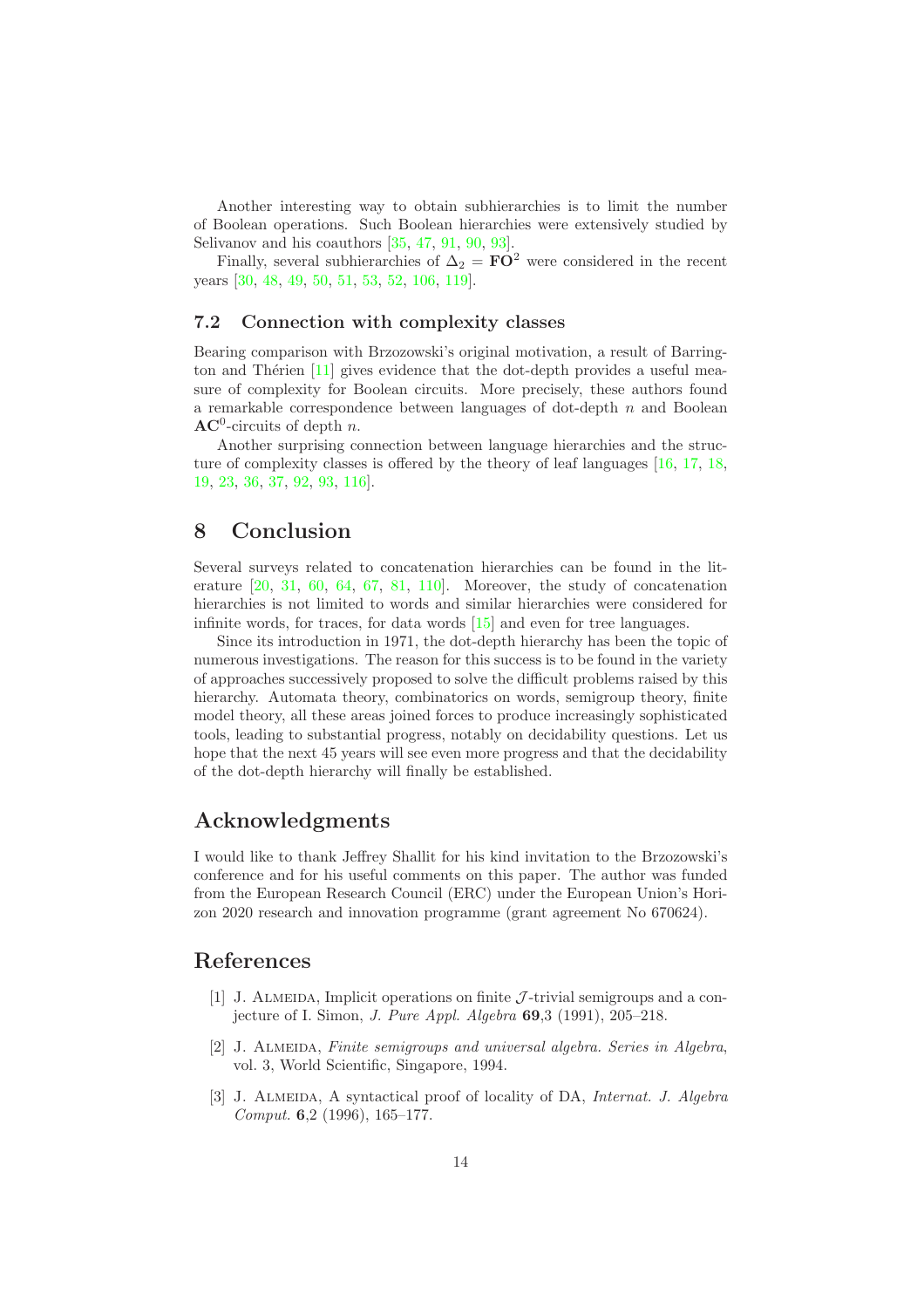- [4] J. Almeida, Some algorithmic problems for pseudovarieties, *Publ. Math. Debrecen* 54,suppl. (1999), 531–552. Automata and formal languages, VIII (Salgótarján, 1996).
- [5] J. ALMEIDA, J. BARTONOVÁ, O. KLÍMA AND M. KUNC, On Decidability of Intermediate Levels of Concatenation Hierarchies, in *Developments in Language Theory - 19th International Conference, DLT 2015, Liverpool, UK, July 27-30, 2015, Proceedings.*, pp. 58–70, *Lect. Notes Comp. Sci.* vol. 9168, Springer, 2015.
- [6] J. ALMEIDA AND O. KLÍMA, A counterexample to a conjecture concerning concatenation hierarchies, *Inform. Process. Lett.* 110,1 (2009), 4–7.
- [7] J. ALMEIDA AND O. KLÍMA, New decidable upper bound of the second level in the Straubing-Thérien concatenation hierarchy of star-free languages, *Discrete Math. Theor. Comput. Sci.* 12,4 (2010), 41–58.
- [8] M. Arfi, Polynomial operations on rational languages, in *STACS 87 (Passau, 1987)*, pp. 198–206, *Lect. Notes Comp. Sci.* vol. 247, Springer, Berlin, 1987.
- [9] M. ARFI, Opérations polynomiales et hiérarchies de concaténation, *Theoret. Comput. Sci.* 91,1 (1991), 71–84.
- [10] K. Auinger, On the decidability of membership in the global of a monoid pseudovariety, *Internat. J. Algebra Comput.* 20,2 (2010), 181–188.
- [11] D. A. M. BARRINGTON AND D. THÉRIEN, Finite monoids and the fine structure of NC<sup>1</sup>, *J. Assoc. Comput. Mach.* **35**,4 (1988), 941–952.
- [12] F. BLANCHET-SADRI, Games, equations and the dot-depth hierarchy, *Comput. Math. Appl.* 18,9 (1989), 809–822.
- [13] F. BLANCHET-SADRI, Some logical characterizations of the dot-depth hierarchy and applications, *J. Comput. System Sci.* 51,2 (1995), 324–337.
- [14] F. BLANCHET-SADRI, Inclusion relations between some congruences related to the dot-depth hierarchy, *Discrete Appl. Math.* 68,1-2 (1996), 33– 71.
- [15] M. BOJAŃCZYK, C. DAVID, A. MUSCHOLL, T. SCHWENTICK AND L. Segoufin, Two-variable logic on data words, *ACM Trans. Comput. Log.* 12,4 (2011), Art. 27, 26.
- [16] B. BORCHERT, D. KUSKE AND F. STEPHAN, On existentially first-order definable languages and their relation to NP, in *Automata, languages and programming (Aalborg, 1998)*, pp. 17–28, *Lect. Notes Comp. Sci.* vol. 1443, Springer, Berlin, 1998.
- [17] B. Borchert, D. Kuske and F. Stephan, On existentially first-order definable languages and their relation to NP, *Theor. Inform. Appl.* 33,3 (1999), 259–269.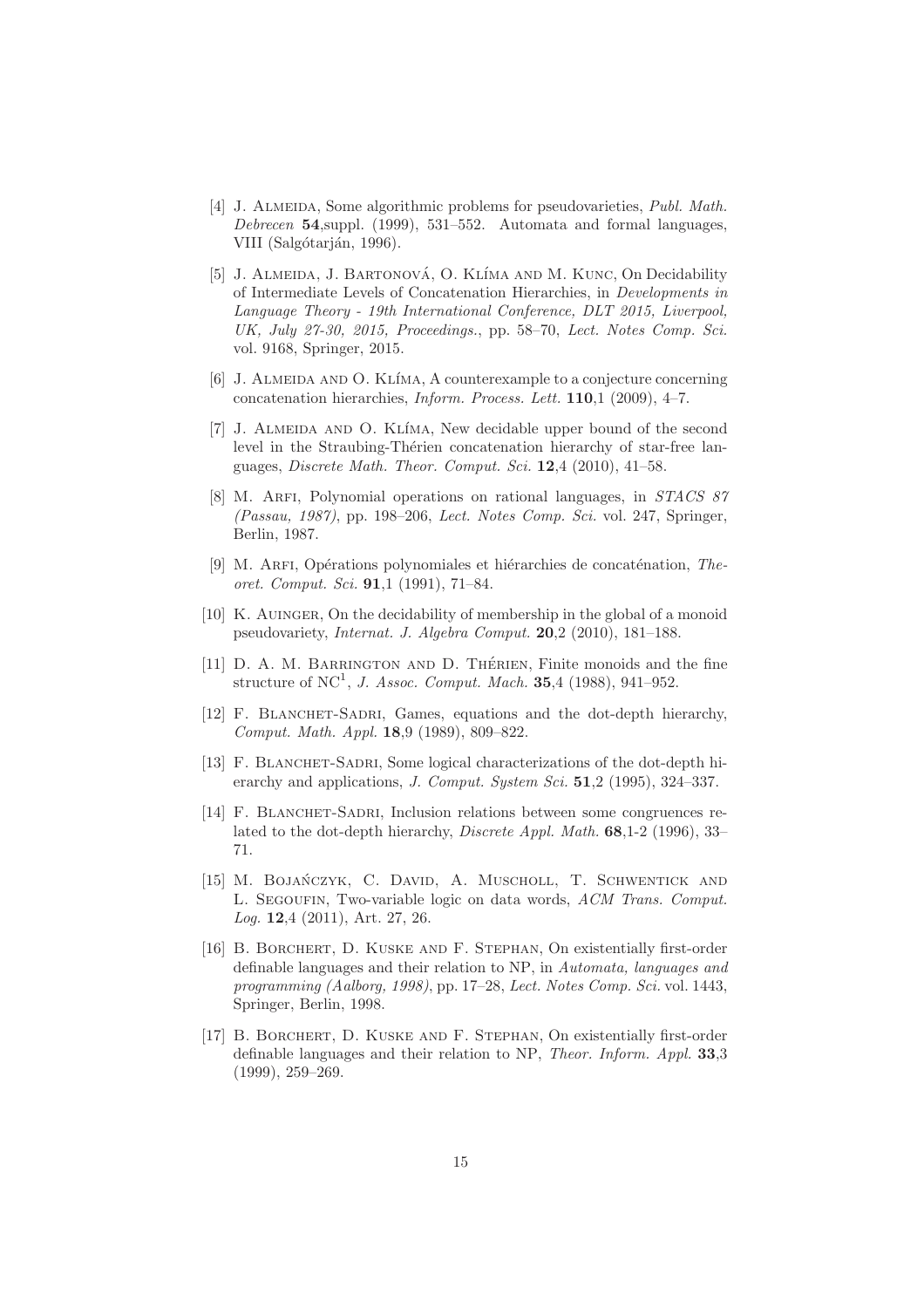- [18] B. Borchert, K.-J. Lange, F. Stephan, P. Tesson and D. THÉRIEN, The dot-depth and the polynomial hierarchy correspond on the delta levels, in *Developments in language theory*, pp. 89–101, *Lect. Notes Comp. Sci.* vol. 3340, Springer, Berlin, 2004.
- [19] B. Borchert, K.-J. Lange, F. Stephan, P. Tesson and D. THÉRIEN, The dot-depth and the polynomial hierarchies correspond on the delta levels, *Internat. J. Found. Comput. Sci.* 16,4 (2005), 625–644.
- [20] J. A. Brzozowski, Hierarchies of Aperiodic Languages, *Theoret. Informatics Appl.* 10,2 (1976), 33–49.
- [21] J. A. Brzozowski and R. Knast, The dot-depth hierarchy of star-free languages is infinite, *J. Comput. System Sci.* 16,1 (1978), 37–55.
- [22] J. A. Brzozowski and I. Simon, Characterizations of locally testable events, *Discrete Math.* 4 (1973), 243–271.
- [23] H.-J. BURTSCHICK AND H. VOLLMER, Lindström Quantifiers and Leaf Language Definability, *International J. of Foundations of Computer Science* 9 (1998), 277–294.
- [24] L. CHAUBARD, J.-E. PIN AND H. STRAUBING, Actions, Wreath Products of C-varieties and Concatenation Product, *Theoret. Comput. Sci.* 356 (2006), 73–89.
- [25] R. S. Cohen and J. A. Brzozowski, Dot-Depth of Star-Free Events, *J. Comput. Syst. Sci.* 5,1 (1971), 1–16.
- [26] D. COWAN, A result on the dot-depth hierarchy for inverse monoids, in *Semigroups, automata and languages (Porto, 1994)*, pp. 41–57, World Sci. Publ., River Edge, NJ, 1996.
- [27] V. Diekert, P. Gastin and M. Kufleitner, A survey on small fragments of first-order logic over finite words, *Internat. J. Found. Comput. Sci.* 19,3 (2008), 513–548.
- [28] S. Eilenberg, *Automata, languages, and machines. Vol. B*, Academic Press [Harcourt Brace Jovanovich Publishers], New York, 1976. With two chapters ("Depth decomposition theorem" and "Complexity of semigroups and morphisms") by Bret Tilson, Pure and Applied Mathematics, Vol. 59.
- [29] K. ETESSAMI, M. Y. VARDI AND T. WILKE, First-order logic with two variables and unary temporal logic, *Inform. and Comput.* 179,2 (2002), 279–295. LICS'97 (Warsaw).
- [30] L. Fleischer, M. Kufleitner and A. Lauser, Block products and nesting negations in FO<sup>2</sup>, in *Computer science—theory and applications*, pp. 176–189, *Lect. Notes Comp. Sci.* vol. 8476, Springer, Cham, 2014.
- [31] C. GLASSER AND H. SCHMITZ, Decidable hierarchies of starfree languages, in *FST TCS 2000: Foundations of software technology and theoretical computer science (New Delhi)*, pp. 503–515, *Lect. Notes Comp. Sci.* vol. 1974, Springer, Berlin, 2000.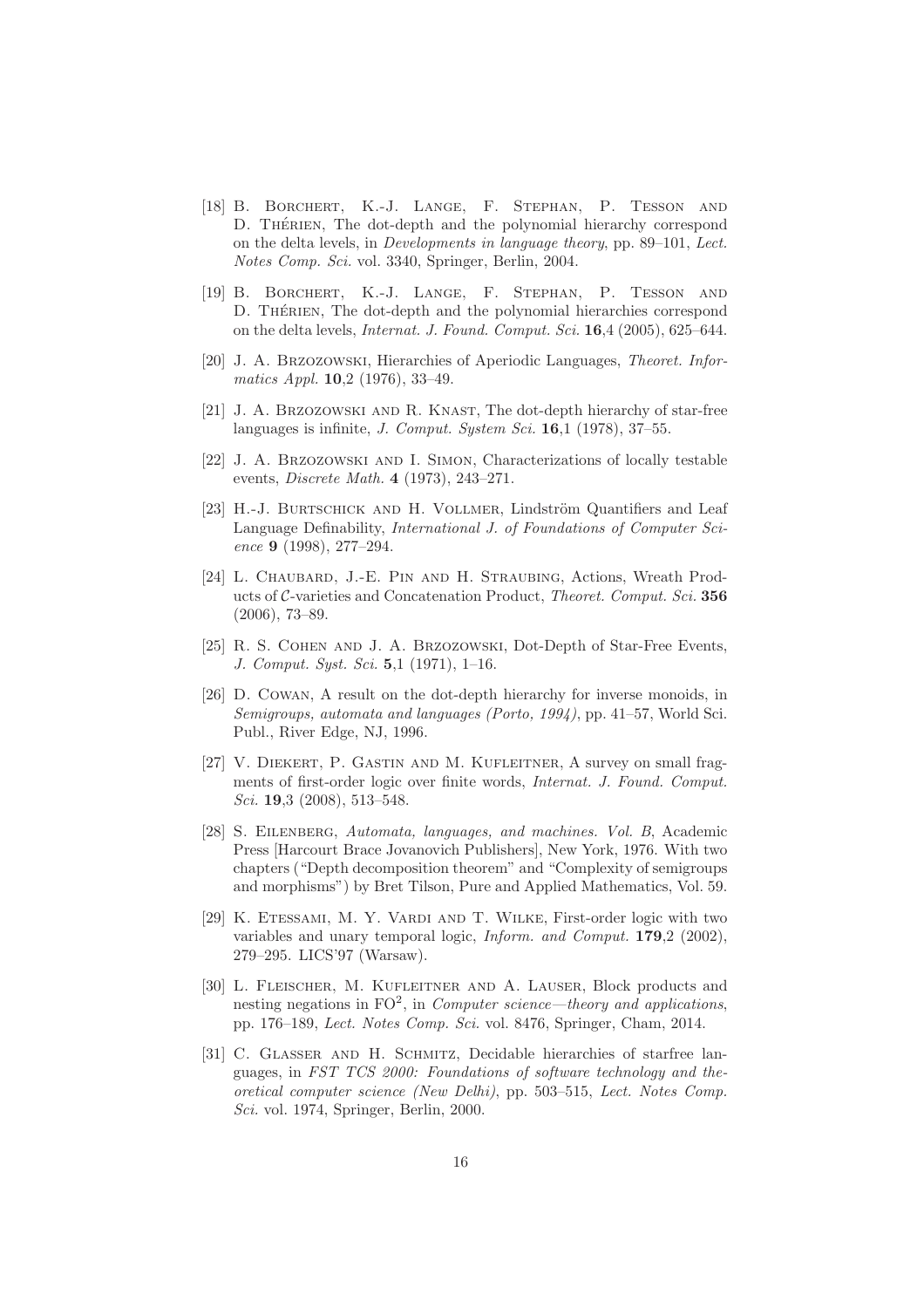- [32] C. Glaßer and H. Schmitz, Languages of dot-depth 3/2, in *STACS 2000 (Lille)*, pp. 555–566, *Lect. Notes Comp. Sci.* vol. 1770, Berlin, 2000.
- [33] C. GLASSER AND H. SCHMITZ, Level 5/2 of the Straubing-Thérien hierarchy for two-letter alphabets, in *Developments in language theory (Vienna, 2001)*, pp. 251–261, *Lect. Notes Comp. Sci.* vol. 2295, Berlin, 2002.
- [34] C. GLASSER AND H. SCHMITZ, Languages of dot-depth  $3/2$ , *Theory Comput. Syst.* 42,2 (2008), 256–286.
- [35] C. Glaßer, H. Schmitz and V. Selivanov, Efficient algorithms for membership in Boolean hierarchies of regular languages, in *STACS 2008: 25th International Symposium on Theoretical Aspects of Computer Science*, pp. 337–348, *LIPIcs. Leibniz Int. Proc. Inform.* vol. 1, Schloss Dagstuhl. Leibniz-Zent. Inform., Wadern, 2008.
- [36] C. Glaßer, S. Travers and K. W. Wagner, Perfect correspondences between dot-depth and polynomial-time hierarchy, in *Developments in language theory*, pp. 408–419, *Lect. Notes Comp. Sci.* vol. 4036, Springer, Berlin, 2006.
- [37] C. Glaßer, S. Travers and K. W. Wagner, Perfect correspondences between dot-depth and polynomial-time hierarchies, *J. Comput. System Sci.* 80,7 (2014), 1359–1373.
- [38] K. Hashiguchi, Representation theorems on regular languages, *J. Comput. System Sci.* 27 (1983), 101–115.
- [39] K. Henckell, Pointlike sets: the finest aperiodic cover of a finite semigroup, *J. Pure Appl. Algebra* 55,1-2 (1988), 85–126.
- [40] K. HENCKELL AND J.-E. PIN, Ordered monoids and J-trivial monoids, in *Algorithmic problems in Groups and Semigroups*, B. J.-C., S. Margolis, J. Meakin and M. Sapir (eds.), Boston, 2000, pp. 121–137, *Trends in Mathematics*, Birkhäuser.
- [41] K. Henckell, J. Rhodes and B. Steinberg, Aperiodic pointlikes and beyond, *Internat. J. Algebra Comput.* 20,2 (2010), 287–305.
- [42] P. M. HIGGINS, A proof of Simon's theorem on piecewise testable languages, *Theoret. Comput. Sci.* 178,1-2 (1997), 257–264.
- [43] O. Kl´ıma, Piecewise testable languages via combinatorics on words, *Discrete Math.* 311,20 (2011), 2124–2127.
- [44] O. KLÍMA AND L. POLÁK, Alternative automata characterization of piecewise testable languages, in *Developments in language theory*, pp. 289– 300, *Lect. Notes Comp. Sci.* vol. 7907, Springer, Heidelberg, 2013.
- [45] R. KNAST, A semigroup characterization of dot-depth one languages, *RAIRO Inform. Théor.* **17**,4 (1983), 321-330.
- [46] R. KNAST, Some theorems on graph congruences, *RAIRO Inform. Théor.* 17,4 (1983), 331–342.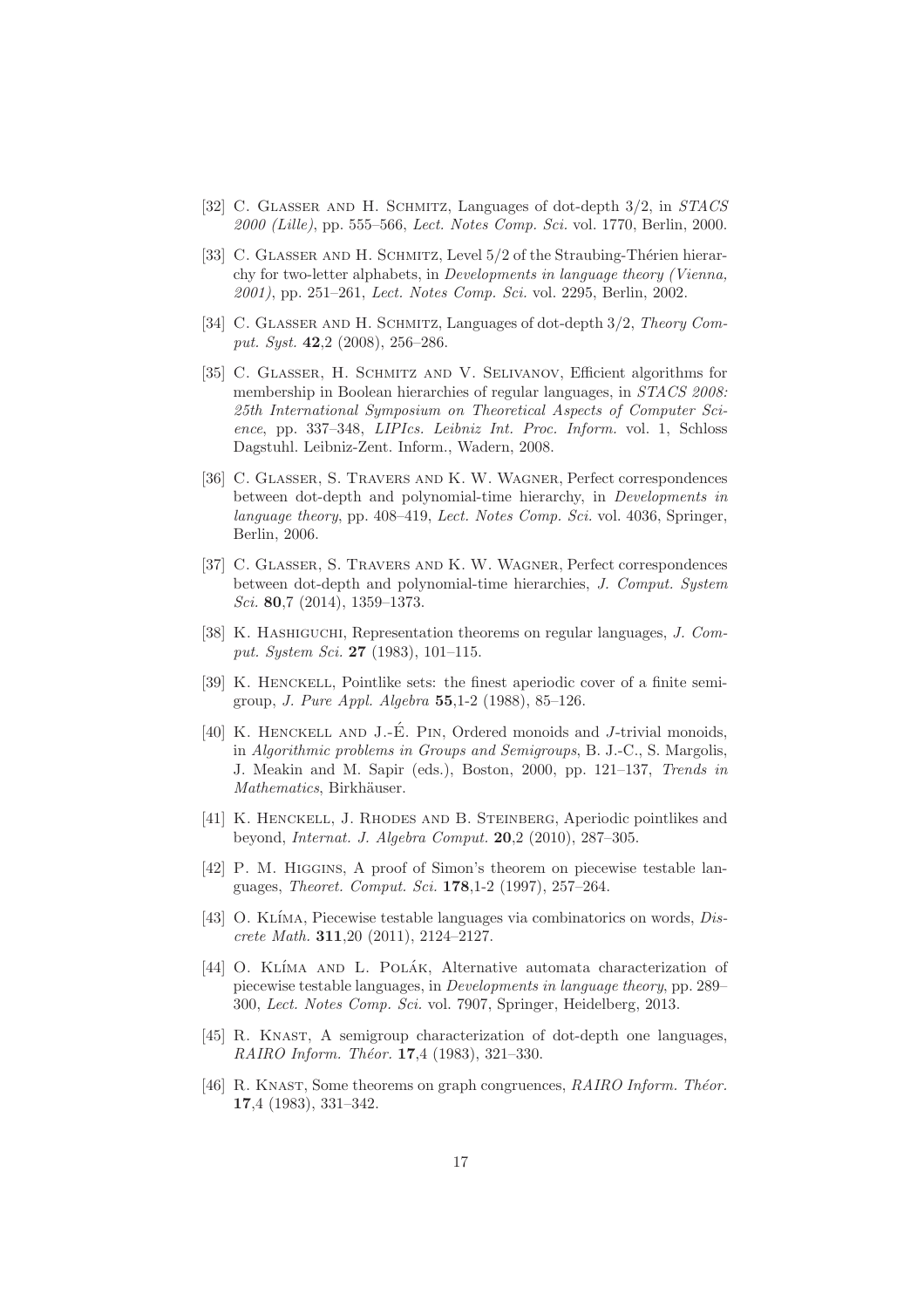- [47] A. S. KONOVALOV AND V. L. SELIVANOV, Boolean algebras of regular languages, *Algebra Logika* 52,6 (2013), 676–711, 779, 781.
- [48] A. Krebs and H. Straubing, An effective characterization of the alternation hierarchy in two-variable logic, in *32nd International Conference on Foundations of Software Technology and Theoretical Computer Science*, pp. 86–98, *LIPIcs. Leibniz Int. Proc. Inform.* vol. 18, Schloss Dagstuhl. Leibniz-Zent. Inform., Wadern, 2012.
- [49] M. Kufleitner and A. Lauser, The join levels of the Trotter-Weil hierarchy are decidable, in *Mathematical foundations of computer science 2012*, pp. 603–614, *Lecture Notes in Comput. Sci.* vol. 7464, Springer, Heidelberg, 2012.
- [50] M. KUFLEITNER AND A. LAUSER, Quantifier alternation in two-variable first-order logic with successor is decidable, in *30th International Symposium on Theoretical Aspects of Computer Science*, pp. 305–316, *LIPIcs. Leibniz Int. Proc. Inform.* vol. 20, Schloss Dagstuhl. Leibniz-Zent. Inform., Wadern, 2013.
- [51] M. KUFLEITNER AND P. WEIL, On  $\mathbf{FO}^2$  quantifier alternation over words, in *Mathematical foundations of computer science 2009*, pp. 513– 524, *Lect. Notes Comp. Sci.* vol. 5734, Springer, Berlin, 2009.
- [52] M. KUFLEITNER AND P. WEIL, On logical hierarchies within  $FO^2$ definable languages, *Log. Methods Comput. Sci.* 8,3 (2012), 3:11, 30.
- [53] M. KUFLEITNER AND P. WEIL, The  $FO^2$  alternation hierarchy is decidable, in *Computer science logic 2012*, pp. 426–439, *LIPIcs. Leibniz Int. Proc. Inform.* vol. 16, Schloss Dagstuhl. Leibniz-Zent. Inform., Wadern, 2012.
- [54] R. MCNAUGHTON, Algebraic decision procedures for local testability, *Math. Systems Theory* 8,1 (1974), 60–76.
- [55] R. McNaughton and S. Papert, *Counter-free automata*, The M.I.T. Press, Cambridge, Mass.-London, 1971. With an appendix by William Henneman, M.I.T. Research Monograph, No. 65.
- [56] D. Perrin and J.-E. Pin, First-order logic and star-free sets, *J. Comput. System Sci.* 32,3 (1986), 393–406.
- [57] J.-É. PIN, Open problems about regular languages, 35 years later. to appear.
- [58] J.-É. PIN, Propriétés syntactiques du produit non ambigu, in 7th ICALP, Berlin, 1980, pp. 483–499, *Lect. Notes Comp. Sci.* n˚85, Springer.
- [59] J.-E. Pin ´ , Arbres et hi´erarchies de concat´enation, in *10th ICALP*, Berlin, 1983, pp. 617–628, *Lect. Notes Comp. Sci.* n˚154, Springer.
- $[60]$  J.-É. PIN, Concatenation hierarchies, decidability results and problems, in *Combinatorics on words, progress and perspectives*, L. Cummings (ed.), Berlin, 1983, pp. 195–228, Academic Press.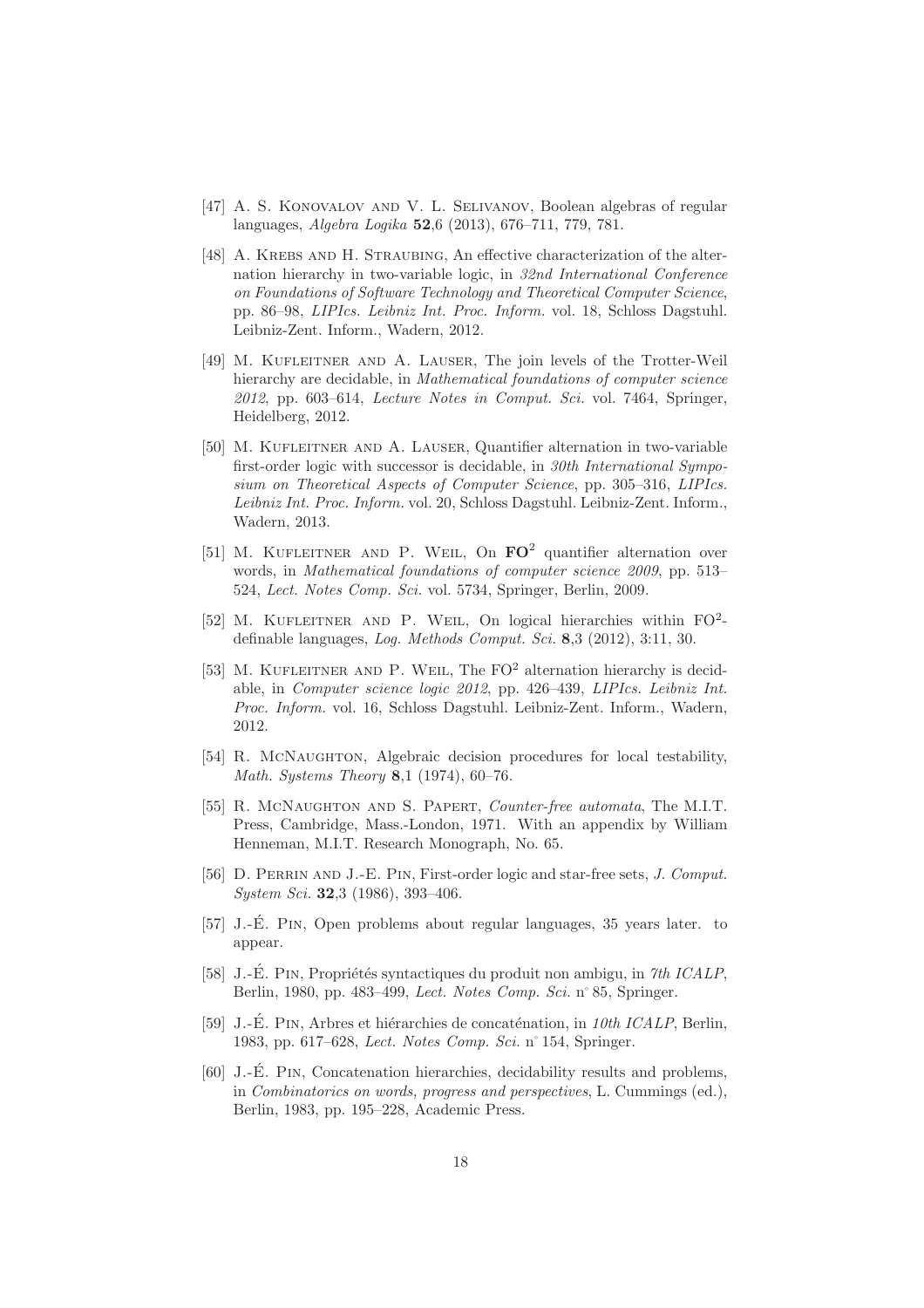- [61] J.-É. PIN, Hiérarchies de concaténation, *RAIRO Informatique Théorique* 18 (1984), 23–46.
- [62] J.-É. PIN, *Varieties of formal languages*, North Oxford, London and Plenum, New-York, 1986. (Traduction de Variétés de langages formels).
- [63] J.-É. PIN, A variety theorem without complementation, *Russian Mathematics (Izvestija vuzov.Matematika)* 39 (1995), 80–90.
- [64] J.-E. PIN, Syntactic semigroups, in *Handbook of formal languages*, G. Rozenberg and A. Salomaa (eds.), vol. 1, ch. 10, pp. 679–746, Springer Verlag, 1997.
- [65] J.-É. PIN, Bridges for concatenation hierarchies, in 25th ICALP, Berlin, 1998, pp. 431–442, *Lect. Notes Comp. Sci.* n˚1443, Springer.
- [66] J.-É. PIN, Algebraic tools for the concatenation product, *Theoret. Comput. Sci.* 292 (2003), 317–342.
- [67] J.-É. PIN, Theme and Variations on the Concatenation Product, in *Algebraic Informatics - 4th International Conference, CAI 2011*, F. Winkler (ed.), Berlin, 2011, pp. 44–64, *Lect. Notes Comp. Sci.* vol. 6742, Springer.
- [68] J.-E. Pin and H. Straubing, Monoids of upper triangular matrices, in *Semigroups (Szeged, 1981)*, pp. 259–272, *Colloq. Math. Soc. J´anos Bolyai* vol. 39, North-Holland, Amsterdam, 1985.
- [69] J.-E. Pin and H. Straubing, Some results on C-varieties, *Theoret. Informatics Appl.* 39 (2005), 239–262.
- [70] J.-E. PIN, H. STRAUBING AND D. THÉRIEN, Locally trivial categories and unambiguous concatenation, *J. of Pure and Applied Algebra* 52 (1988), 297–311.
- [71] J.-E. PIN AND P. WEIL, Polynomial closure and unambiguous product, in *22th ICALP*, Berlin, 1995, pp. 348–359, *Lect. Notes Comp. Sci.* n˚944, Springer.
- [72] J.-É. PIN AND P. WEIL, Profinite semigroups, Mal'cev products and identities, *J. of Algebra* 182 (1996), 604–626.
- [73] J.-É. PIN AND P. WEIL, A Reiterman theorem for pseudovarieties of finite first-order structures, *Algebra Universalis* 35 (1996), 577–595.
- [74] J.-É. PIN AND P. WEIL, Polynomial closure and unambiguous product, *Theory Comput. Systems* 30 (1997), 1–39.
- [75] J.-É. PIN AND P. WEIL, A conjecture on the concatenation product,  $ITA$ 35 (2001), 597–618.
- [76] J.-É. PIN AND P. WEIL, The wreath product principle for ordered semigroups, *Communications in Algebra* 30 (2002), 5677–5713.
- [77] T. Place, Separating Regular Languages with Two Quantifier Alternations, in *30th Annual ACM/IEEE Symposium on Logic in Computer Science (LICS 2015)*, pp. 202–213, IEEE, 2015.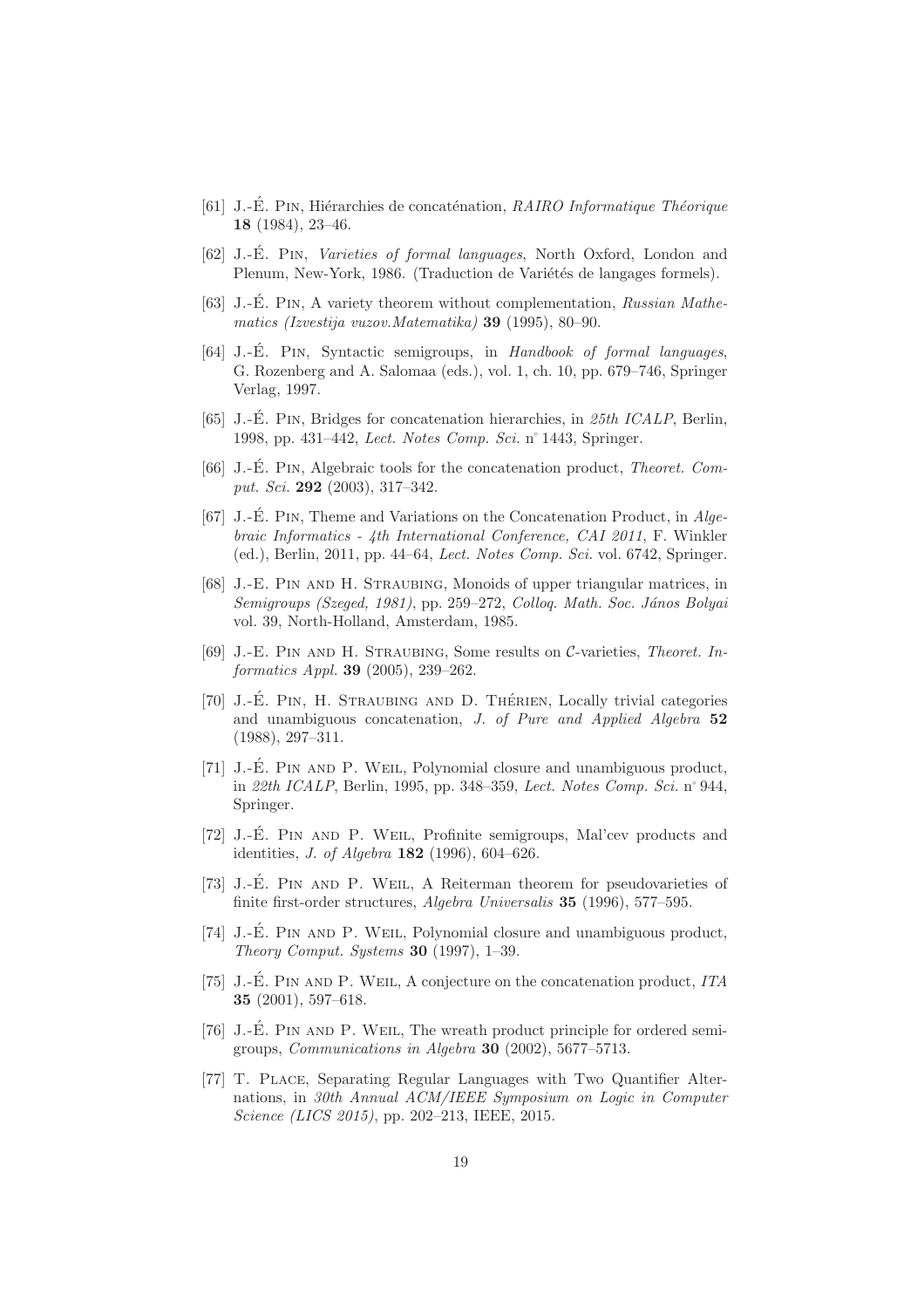- [78] T. PLACE AND M. ZEITOUN, Going higher in the first-order quantifier alternation hierarchy on words, in *Automata, languages, and programming. Part II*, pp. 342–353, *Lect. Notes Comp. Sci.* vol. 8573, Springer, Heidelberg, 2014. Full version on arXiv:1404.6832 [cs.FL].
- [79] T. Place and M. Zeitoun, Separating regular languages with firstorder logic, in *Joint Meeting of the Twenty-Third EACSL Annual Conference on Computer Science Logic (CSL) and the Twenty-Ninth Annual ACM/IEEE Symposium on Logic in Computer Science (LICS), CSL-LICS '14, Vienna, Austria, July 14 - 18, 2014*, T. A. Henzinger and D. Miller (eds.), pp. 75:1–75:10, ACM, 2014.
- [80] T. PLACE AND M. ZEITOUN, Separation and the Successor Relation, in *32nd International Symposium on Theoretical Aspects of Computer Science, STACS 2015, March 4-7, 2015, Garching, Germany*, E. W. Mayr and N. Ollinger (eds.), pp. 662–675, *LIPIcs* vol. 30, Schloss Dagstuhl - Leibniz-Zentrum Fuer Informatik, 2015.
- [81] T. Place and M. Zeitoun, The Tale of the Quantifier Alternation Hierarchy of First-order Logic over Words, *ACM SIGLOG News* 2,3 (Aug. 2015), 4–17.
- [82] T. PLACE AND M. ZEITOUN, Separating Regular Languages with First-Order Logic, *Logical Methods in Computer Science* 12,5 (2016), 1–30.
- [83] J. REITERMAN, The Birkhoff theorem for finite algebras, *Algebra Universalis* 14,1 (1982), 1–10.
- [84] C. REUTENAUER, Sur les variétés de langages et de monoïdes, in *Theoretical computer science (Fourth GI Conf., Aachen, 1979)*, pp. 260–265, *Lect. Notes Comp. Sci.* vol. 67, Springer, Berlin-New York, 1979.
- [85] J. Rhodes and B. Steinberg, *The* q*-theory of finite semigroups*, *Springer Monographs in Mathematics*, Springer, New York, 2009.
- [86] M. P. SCHÜTZENBERGER, Une théorie algébrique du codage, *S´eminaire Dubreil. Alg`ebre et th´eorie des nombres* 9 (1955-1956), 1–24. <http://eudml.org/doc/111094>.
- [87] M.-P. SCHÜTZENBERGER, On finite monoids having only trivial subgroups, *Information and Control* 8 (1965), 190–194.
- [88] M. P. SCHÜTZENBERGER, Sur le produit de concaténation non ambigu, *Semigroup Forum* 13,1 (1976/77), 47–75.
- [89] T. SCHWENTICK, D. THÉRIEN AND H. VOLLMER, Partially-ordered twoway automata: a new characterization of DA, in *Developments in language theory (Vienna, 2001)*, pp. 239–250, *Lect. Notes Comp. Sci.* vol. 2295, Springer, Berlin, 2002.
- [90] V. SELIVANOV AND A. KONOVALOV, Boolean algebras of regular languages, in *Developments in language theory*, pp. 386–396, *Lect. Notes Comp. Sci.* vol. 6795, Springer, Heidelberg, 2011.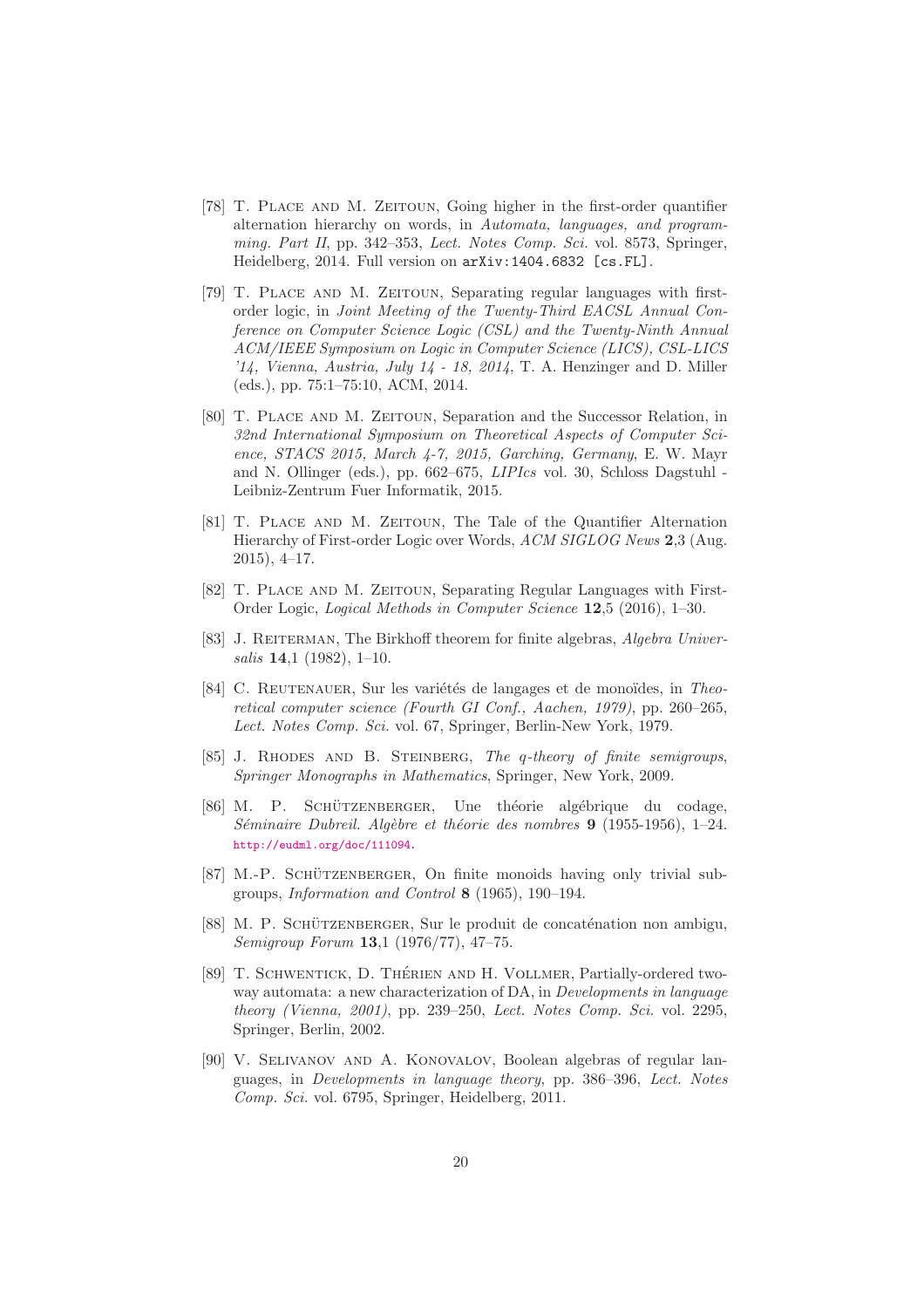- [91] V. L. SELIVANOV, A logical approach to decidability of hierarchies of regular star-free languages, in *STACS 2001 (Dresden)*, pp. 539–550, *Lect. Notes Comp. Sci.* vol. 2010, Springer, Berlin, 2001.
- [92] V. L. Selivanov, Relating automata-theoretic hierarchies to complexitytheoretic hierarchies, in *Fundamentals of computation theory (Riga, 2001)*, pp. 323–334, *Lect. Notes Comp. Sci.* vol. 2138, Springer, Berlin, 2001.
- [93] V. L. Selivanov and K. W. Wagner, A reducibility for the dot-depth hierarchy, *Theoret. Comput. Sci.* 345,2-3 (2005), 448–472.
- [94] I. Simon, *Hierarchies of Events with Dot-Depth One*, PhD thesis, University of Waterloo, Waterloo, Ontario, Canada, 1972.
- [95] I. Simon, Piecewise testable events, in *Proc. 2nd GI Conf.*, H. Brackage (ed.), pp. 214–222, *Lect. Notes Comp. Sci.* vol. 33, Springer Verlag, Berlin, Heidelberg, New York, 1975.
- [96] B. Steinberg, A delay theorem for pointlikes, *Semigroup Forum* 63,3 (2001), 281–304.
- [97] J. Stern, Characterizations of some classes of regular events, *Theoret. Comput. Sci.* 35,1 (1985), 17–42.
- [98] H. Straubing, Aperiodic homomorphisms and the concatenation product of recognizable sets, *J. Pure Appl. Algebra* 15,3 (1979), 319–327.
- [99] H. Straubing, On finite J -trivial monoids, *Semigroup Forum* 19,2 (1980), 107–110.
- [100] H. STRAUBING, A generalization of the Schützenberger product of finite monoids, *Theoret. Comput. Sci.* 13,2 (1981), 137–150.
- [101] H. Straubing, Finite semigroup varieties of the form V ∗ D, *J. Pure Appl. Algebra* 36,1 (1985), 53–94.
- [102] H. Straubing, Semigroups and languages of dot-depth 2, in *Automata, languages and programming (Rennes, 1986)*, pp. 416–423, *Lect. Notes Comp. Sci.* vol. 226, Springer, Berlin, 1986.
- [103] H. Straubing, Semigroups and languages of dot-depth two, *Theoret. Comput. Sci.* 58,1-3 (1988), 361–378. Thirteenth International Colloquium on Automata, Languages and Programming (Rennes, 1986).
- [104] H. Straubing, The wreath product and its applications, in *Formal properties of finite automata and applications (Ramatuelle, 1988)*, pp. 15–24, *Lect. Notes Comp. Sci.* vol. 386, Springer, Berlin, 1989.
- [105] H. Straubing, On logical descriptions of regular languages, in *LATIN 2002*, Berlin, 2002, pp. 528–538, *Lect. Notes Comp. Sci.* n˚2286, Springer.
- [106] H. STRAUBING, Algebraic characterization of the alternation hierarchy in  $FO^2[<]$  on finite words, in *Computer science logic 2011*, pp. 525–537, *LIPIcs. Leibniz Int. Proc. Inform.* vol. 12, Schloss Dagstuhl. Leibniz-Zent. Inform., Wadern, 2011.